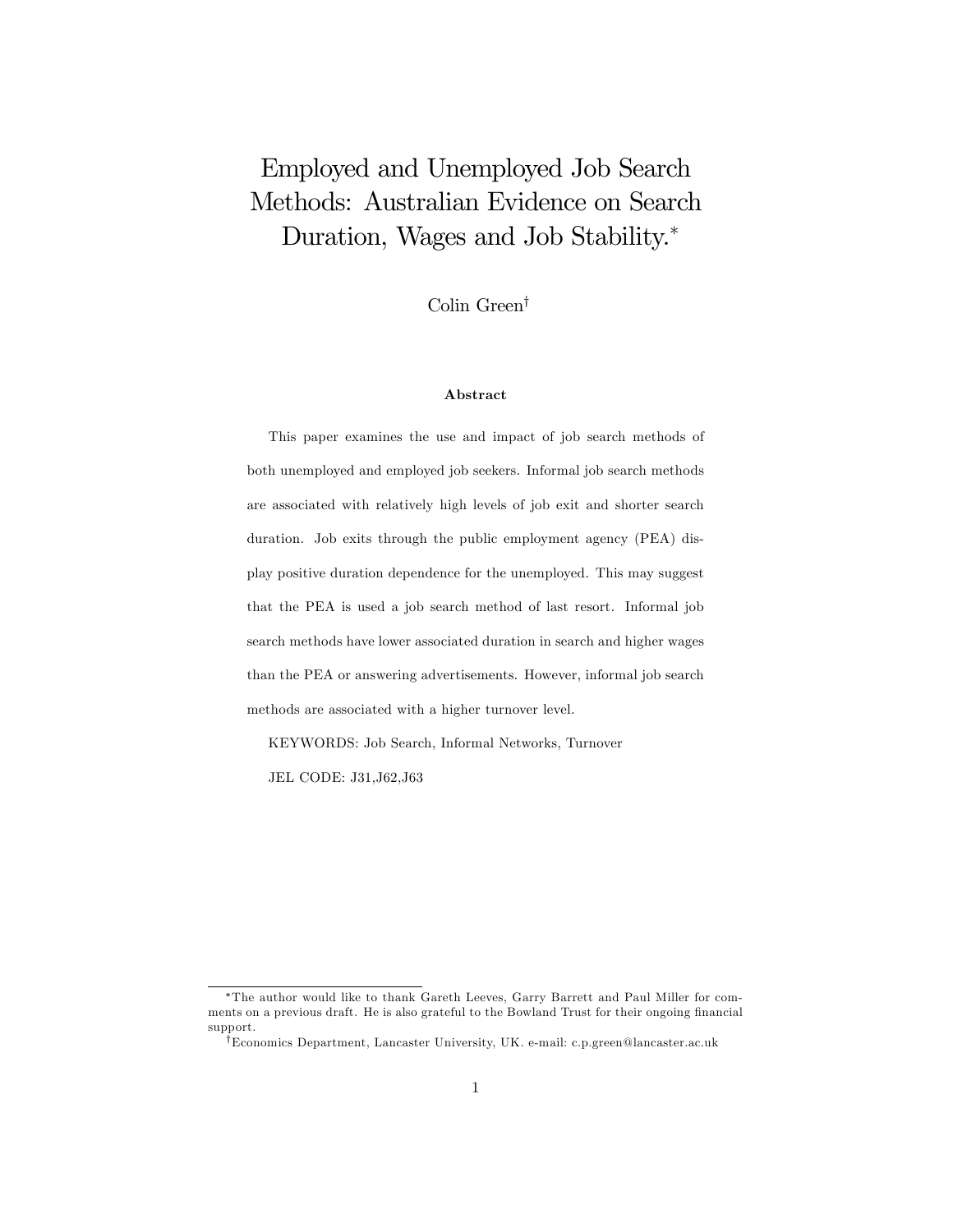## 1 Introduction

How individuals move between labour market states is fundamental to understanding the operation of labour markets. Central to this is job search behaviour. Individuals' job search behaviour determines which jobs they enter, how long they spend in unemployment and when and if they change job. In recognition of this job search represents one of the major research areas in modern labour economics.

A body of research has developed that focuses specifically on the methods of job search used, in particular the use of informal job search networks (direct contact or use of family and friends), public employment agencies and formal methods such as answering advertisements. This paper contributes to this literature by examining the use and impact of job search methods for both unemployed and employed job seekers using Australian survey data. Specifically, we examine whether job search methods vary in their effectiveness, in terms of receiving a suitable job offer, between job searchers who are unemployed and those who are searching on the job. Furthermore, we provide econometric evidence on the relative association between job search methods and the quality of subsequent job matches, in terms of wages and job stability, for both the employed and unemployed. As such, it provides an expansion of research by Addison and Portugal (2002) that analysed the job search methods of the unemployed only.

There are reasons to believe that different job search methods should have an effect on the arrival of job offers. For instance, informal job search networks may serve to alleviate information problems in the hiring process (Montgomery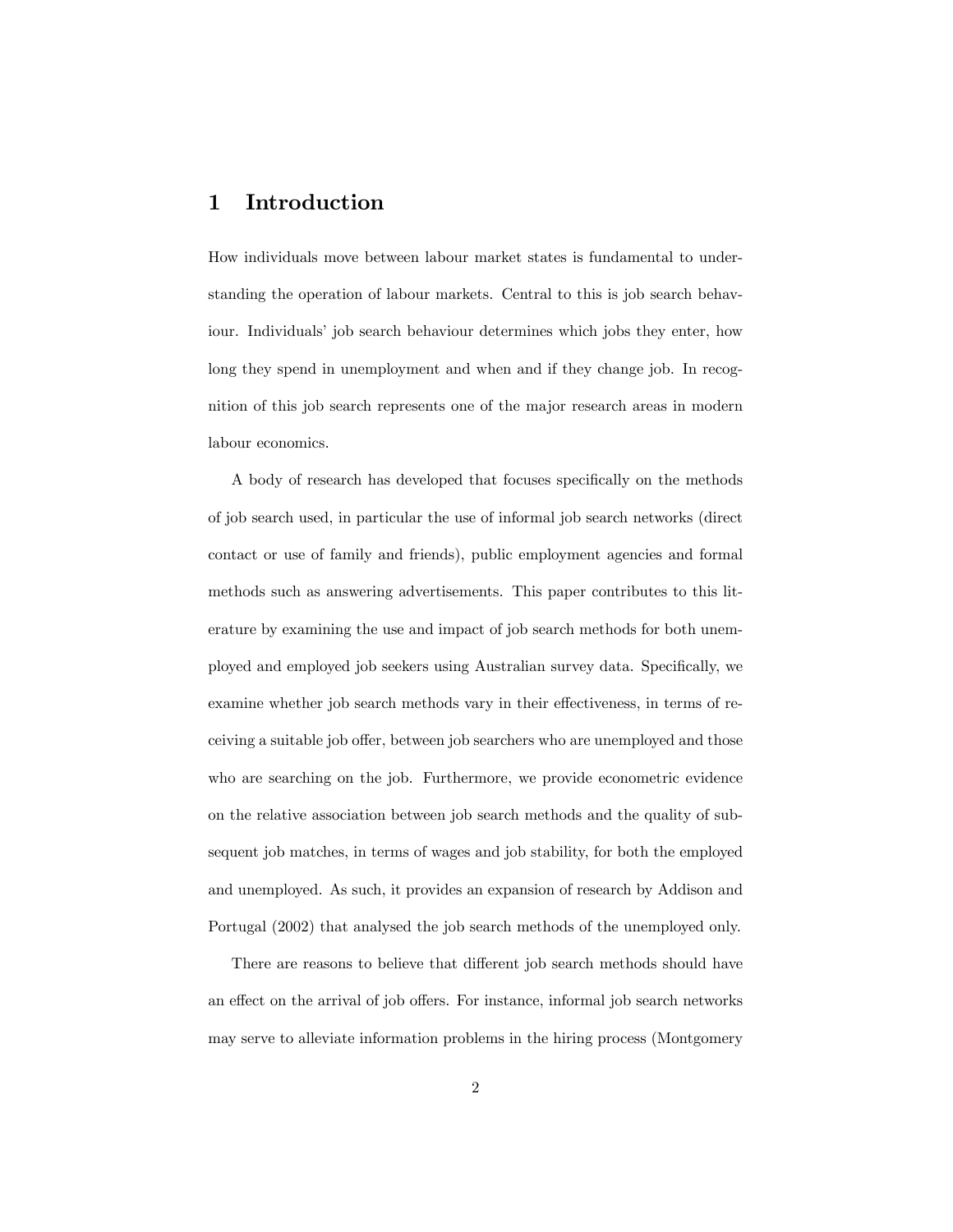1991). It has been demonstrated that job search methods have a substantial impact on duration of job search and, more generally, the probability of gaining employment (Datcher 1983, Holzer 1987a, Holzer 1988, Osberg 1993, Gregg and Wadsworth 1996, Addison and Portugal 2002, Bentolila et al 2009). Generally, it has been found that informal job search methods are the most extensively used job search methods and are the most effective in terms of generating job offers (Holzer 1987a, Holzer 1987b, Blau and Robins 1990). A key concern in this literature is the efficacy of Public Employment Agencies (PEA). Evidence on this is mixed. US and Canadian research indicates that PEAs are a poor source of job offers and job matches, and are related to slower transitions from unemployment to employment (Blau and Robins 1990, Bishop 1993, Ports 1993). Addison and Portugal (2002) reported similar findings for Portugal. Evidence from the UK suggests a greater effectiveness of PEAs (Gregg and Wadsworth 1996).

Rather less is known about the effect of job search methods on job match quality, specifically wages and job stability. In a study of the Portuguese labour market Addison and Portugal (2002) demonstrated that the PEA is associated with lower wages for unemployed job seekers. They also provide some evidence that jobs found through informal job search methods have lower associated wages than those found through advertisements. Bentolila et al (2009) also provide evidence for the US and Europe that informal job search methods are associated with lower wages for unemployed job seekers.

In terms of job stability, the use of family/friends is associated with longer tenure in subsequent job matches (Datcher 1983, Simon and Warner 1992). The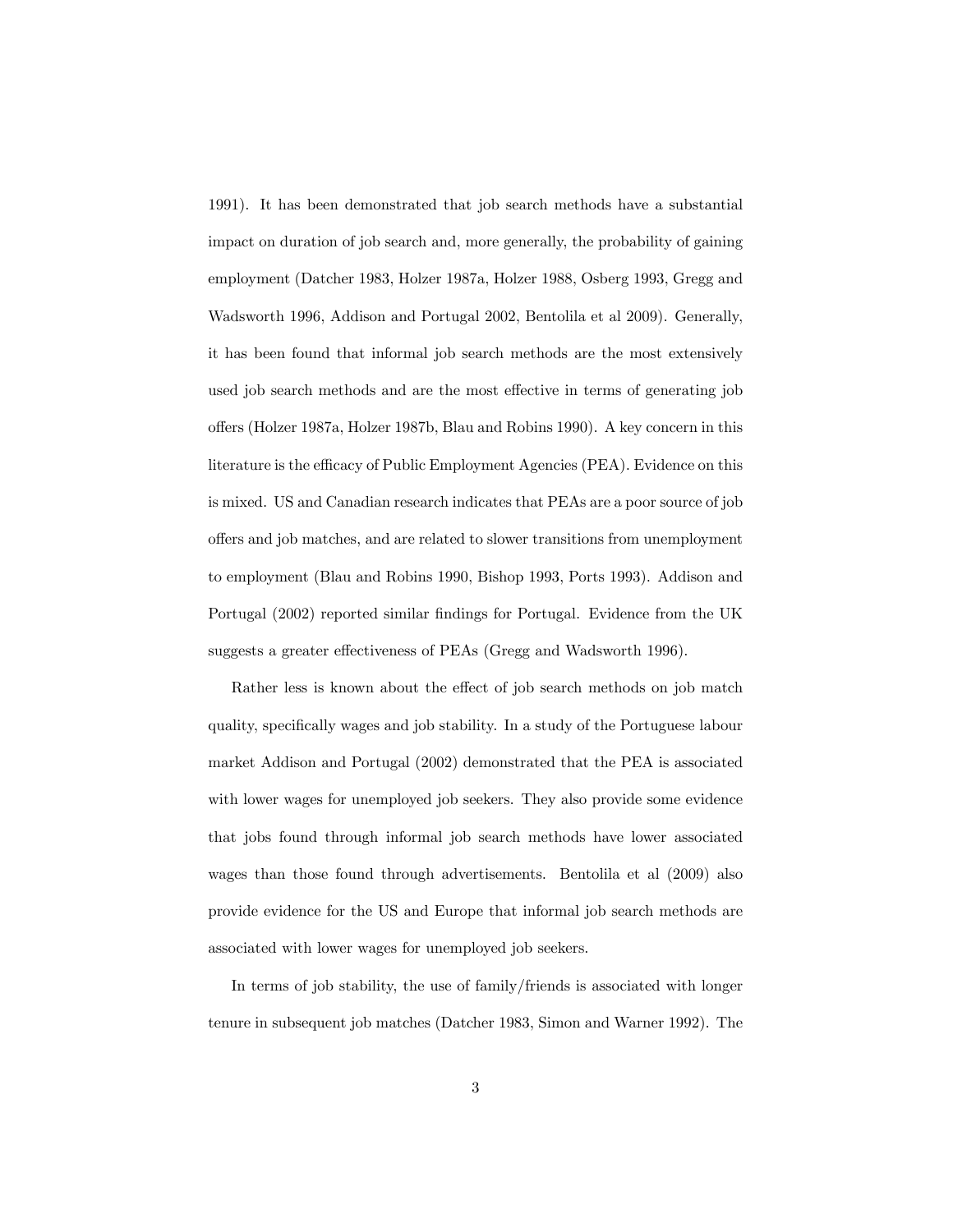intuition behind these results is that prior information to both parties (employer and job searcher) through informal contacts should reduce the likelihood of a job match being revealed as poor later on. However, Loury (2006) shows that in some cases the link between informal networks and job tenure may reflect a lack of outside opportunities for workers who gained jobs through friends/relatives.

The analysis is conducted in a number of steps. First, the impact of job search methods on search duration is investigate using competing risk models. Second, the effect of job search methods on wages is estimated. Finally, the analysis of job match quality is extended by examining the stability of employment according to the method through which the job was found. To summarise our findings, for both groups job search methods appear to affect the length of time in job search. Informal job search methods are associated with relatively high levels of job exit (shorter search duration) when compared with formal job search methods. Job exits through the public employment agency (PEA) display positive duration dependence for the unemployed, which may suggest that the public employment agency is used a job search method of last resort. The PEA is a poor source of suitable jobs for employed job seekers. Wages from jobs found through the PEA are lower than those found through informal methods. This provides an indication that the PEA is associated with poorer quality job matches than informal methods. Unlike previous research we find that the use of informal methods, especially contacting friends/relatives, is associated with higher wages than formal methods such as an answering advertisements. Results on job stability vary markedly by whether the job seeker was employed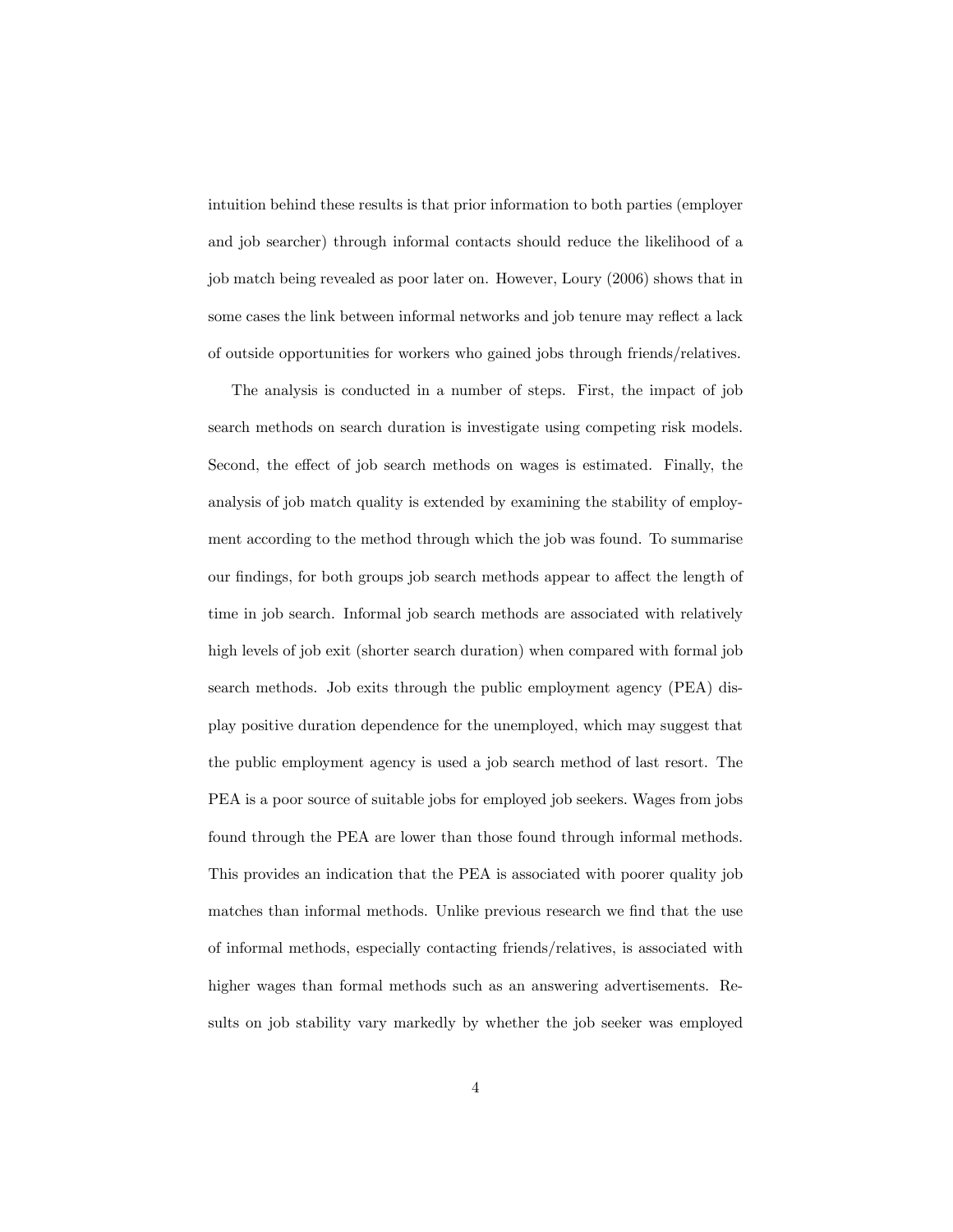or unemployed. For the unemployed, job finding through friends/relatives is associated with less stable employment. Conversely, employed job seekers who found work through friends/relatives were less likely to leave that job.

The remainder of the paper is set out as follows. The following section provides background information on the data used. Section 3 outlines the empirical methodology, section 4 discusses the results and the Önal section provides a conclusion and summary.

## 2 Background and Data

The data source used is the Australian Bureau of Statistics (ABS) Survey of Employment and Unemployment Patterns (herein referred to as SEUP). SEUP covers the period from the start of September 1994 to the end of August 1997. The survey was conducted in three waves:

- 1. Wave 1: 5th September 1994 to 3rd September 1995;
- 2. Wave 2: 4th September 1995 to 1st September 1996; and
- 3. Wave 3: 2nd September 1996 to 31st August 1997.

Whilst 7,572 people were originally interviewed, the sample size was reduced by attrition to 6,056 by the end of wave 3. Individuals selected for the survey were aged 15-59 and living in a private residence as at May 1995. SEUP has an unusual sample framework. Respondents were split into two subgroups, Jobseekers and a Population Reference Group (PRG). The PRG is a random sample of the population, the Jobseekers group oversamples those who are unemployed,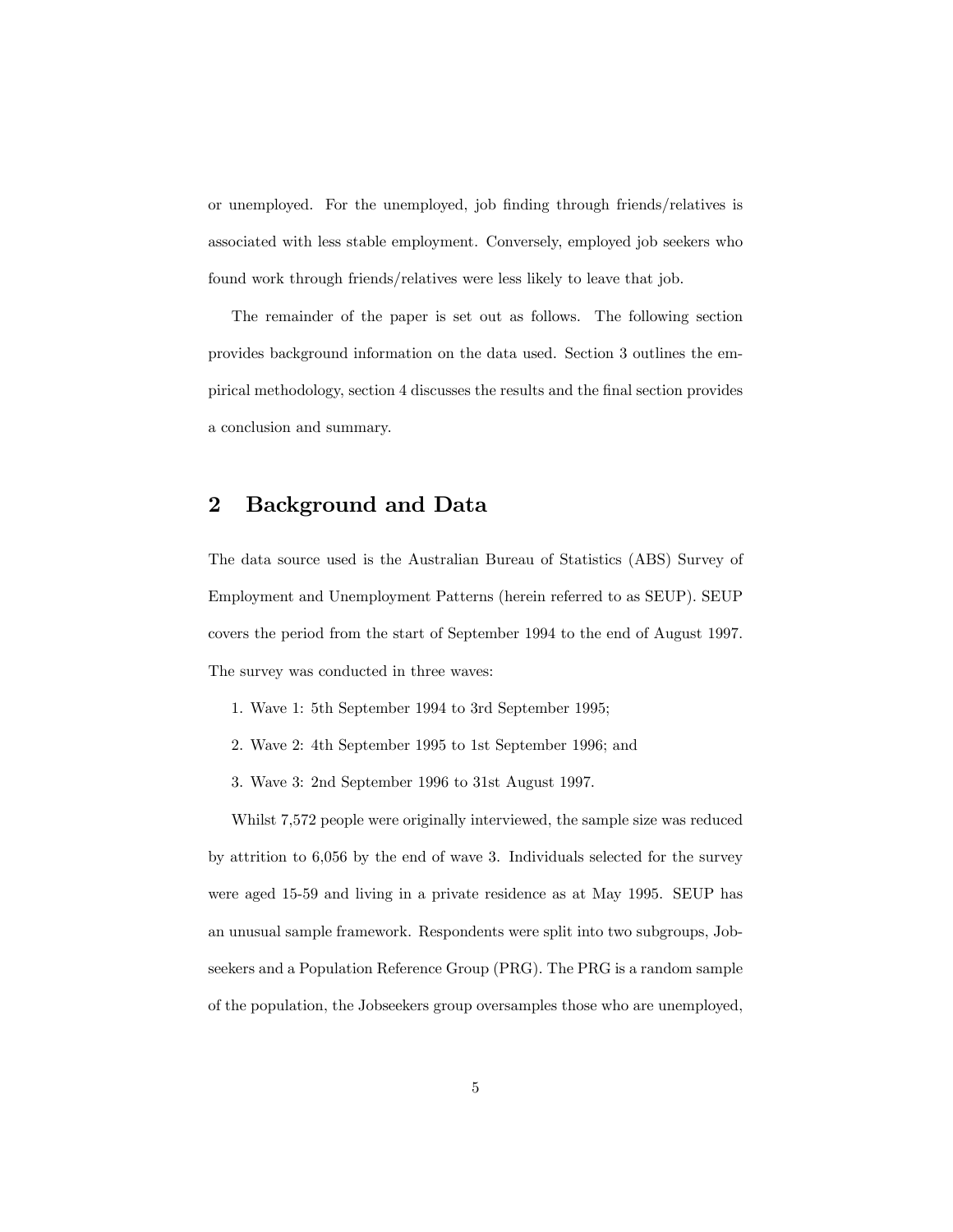ìit comprises individuals who were considered to be potential candidates for a labour market program at the time of recruitment" (Le and Miller 1998). It must be noted that the PRG and Jobseeker group are not mutually exclusive, the PRG contains some Jobseekers.

Two samples are generated by stratifying those respondents who were actively in the labour force into those who were unemployed and those who were employed at the start of  $SEUP$ .<sup>1</sup> Appendix Table A1 provides summary statistics on the 2,534 individuals who were unemployed and the 3,581 individuals who were employed at the commencement of SEUP.

### INSERT TABLE 1

Our starting point is to examine ex ante job search method use. Table 1 provides preliminary evidence on job search methods used by the unemployed. A similar analysis cannot be conducted for employed job searchers as job search methods are not recorded in SEUP whilst an individual is employed. In line with existing studies we group job finding methods into 5 main categories, direct employer approach, advertisement, Public Employment Agency (PEA), Friends or Relatives and Other job search methods. Similar to evidence for the UK and Portugal (Gregg and Wadsworth 1996, Addison and Portugal 2002), registering with the PEA is the most frequently used job search method by the unemployed. Direct employer contact is also frequently used, with the methods friends and relatives and answering newspaper advertisements less frequently used. The third and fourth columns provide an indication of the relative effec-

<sup>1</sup> Individuals who were not in the labour force at the start of SEUP are excluded from the analysis.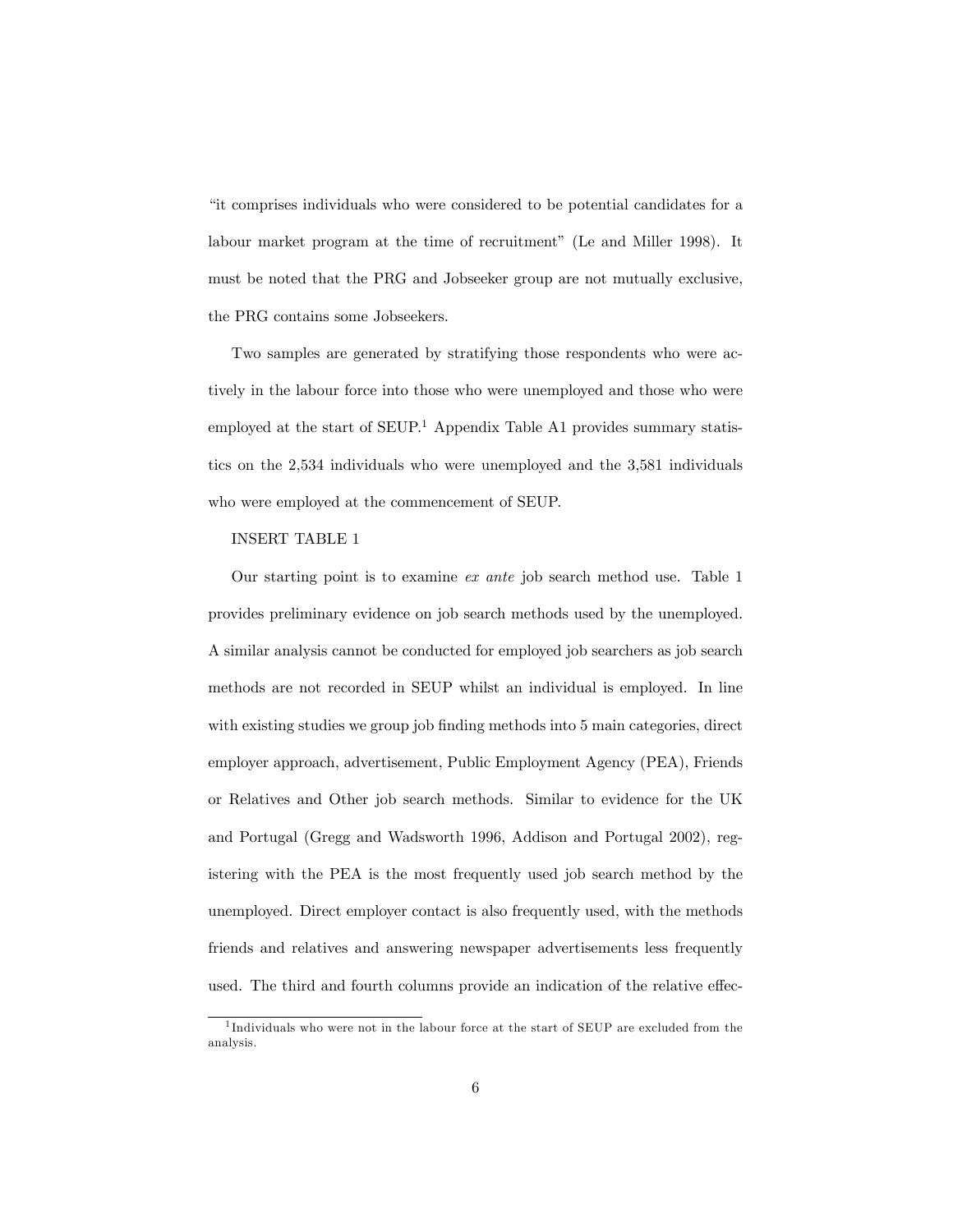tiveness of different search methods. Overall job finding rates seem quite high when compared to existing research, this reflects the different time period of analysis in this study. That is, job finding rates are taken across a three year period whereas most existing research is based on quarterly or yearly surveys.<sup>2</sup> Australian job seekers do not generally follow a single strategy for seeking a job. On average, an unemployed individual used 2.8 different search methods during their unemployment spell. This is in line with existing evidence that suggests job seekers use multiple job search strategies.<sup>3</sup>

#### INSERT TABLE 2

Next we examine  $ex$  post job finding methods for both the unemployed and employed. For all employment episodes a job finding method is recorded. Table 2 displays summary statistics on the outcomes of the job match generated by each search method according to whether the individual was initially employed or unemployed. Substantial variation in average wage by job search method is apparent for both unemployed and employed job searchers. For the unemployed, finding a job by direct approach is associated with the highest average wage of approximately 416 dollars a week whereas for on-the-job searchers finding employment via advertisement is the most lucrative (427 dollars a week). On-thejob searchers receive a markedly higher average wage from jobs found through friends or relatives than the unemployed (339 dollars compared to 281 dollars). Gaining employment by use of the PEA is associated with an average wage of

 $2$ For instance Addison and Portugal (2002) report quarterly job finding rates (corresponding to column 4 of Table 5.2) that range from 1.5% for the PEA to 7.5% for friends/relatives.

<sup>3</sup> Both Blau and Robins (1990) and Addison and Portugal (2002) report unemployed individuals using 2.1 different search methods on average.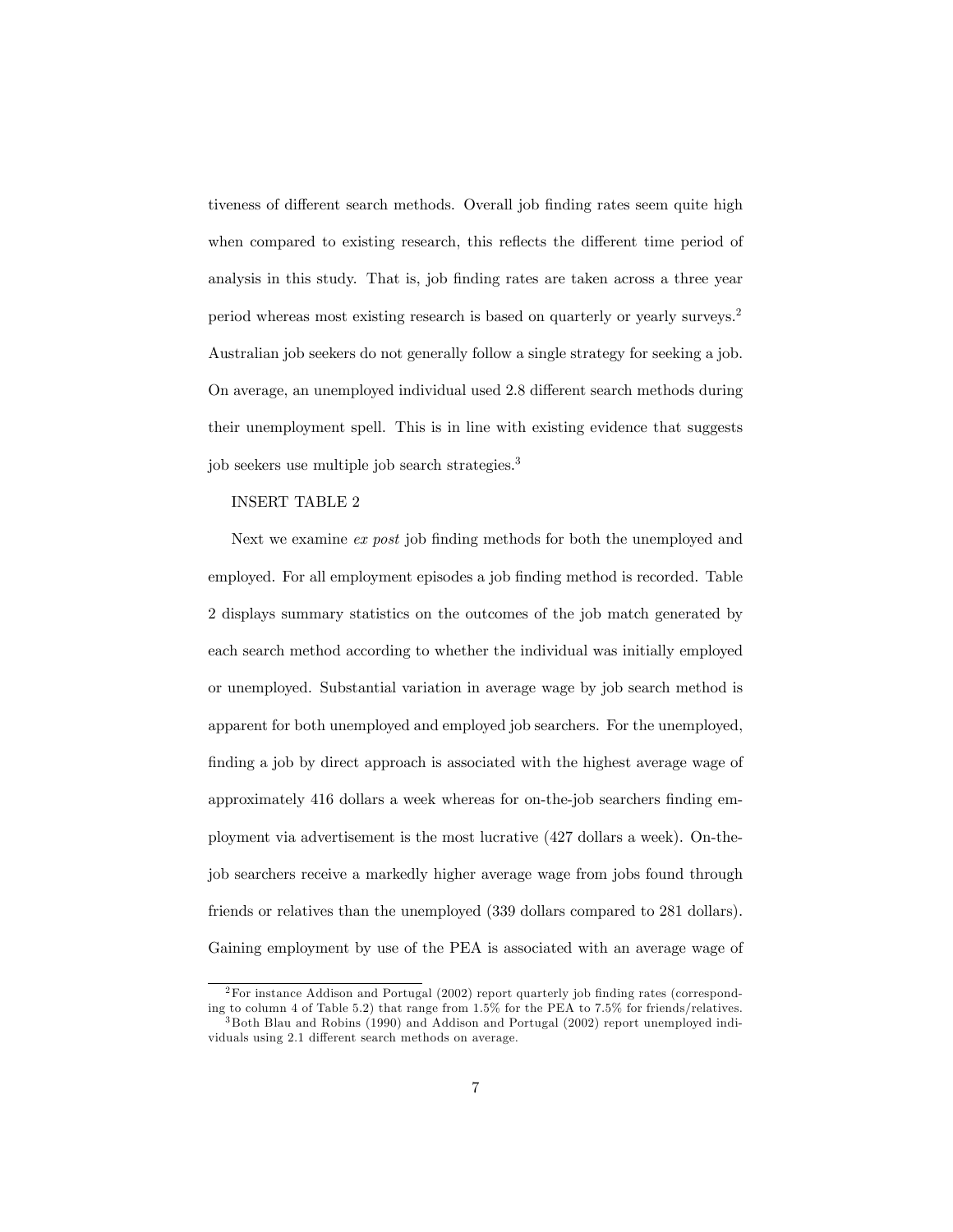368 dollars for the unemployed, but for the employed PEA job matches generate clearly inferior wages (328 dollars). This could reflect the greater potential for adverse selection of employed job seekers who use the PEA (compared to the unemployed). Unlike unemployed job searchers, direct approach is associated with a relatively low wage for employed job searchers. Differences in (censored) average tenure by job search method exist, but these are not marked.<sup>4</sup> There is some evidence that the PEA is associated with shorter tenure jobs. Generally, tenure variations follow the same pattern evident for average wages.

## 3 Methodology:

# 3.1 Modelling Transitions to Employment via Multiple Job Search Methods

For both the unemployed and employed at the start of SEUP we observe respondents who have been in this state for some period of time. We denote this duration of time for individual i as  $a_i$ . We then observe some duration  $(b_i)$  in unemployment or employment, respectively, until either the individual exits to a new job or SEUP ends. In the case of employed job searchers they may also exit to unemployment/not in the labour force. In any of these cases, excluding movement to a new job, this spell is treated as censored at that point. Hence, total duration until exit can be specified as  $d_i = a_i + b_i$  that is either censored or uncensored. The individual likelihood contribution is given by

<sup>&</sup>lt;sup>4</sup> Tenure data is censored due to the relatively short time period of SEUP.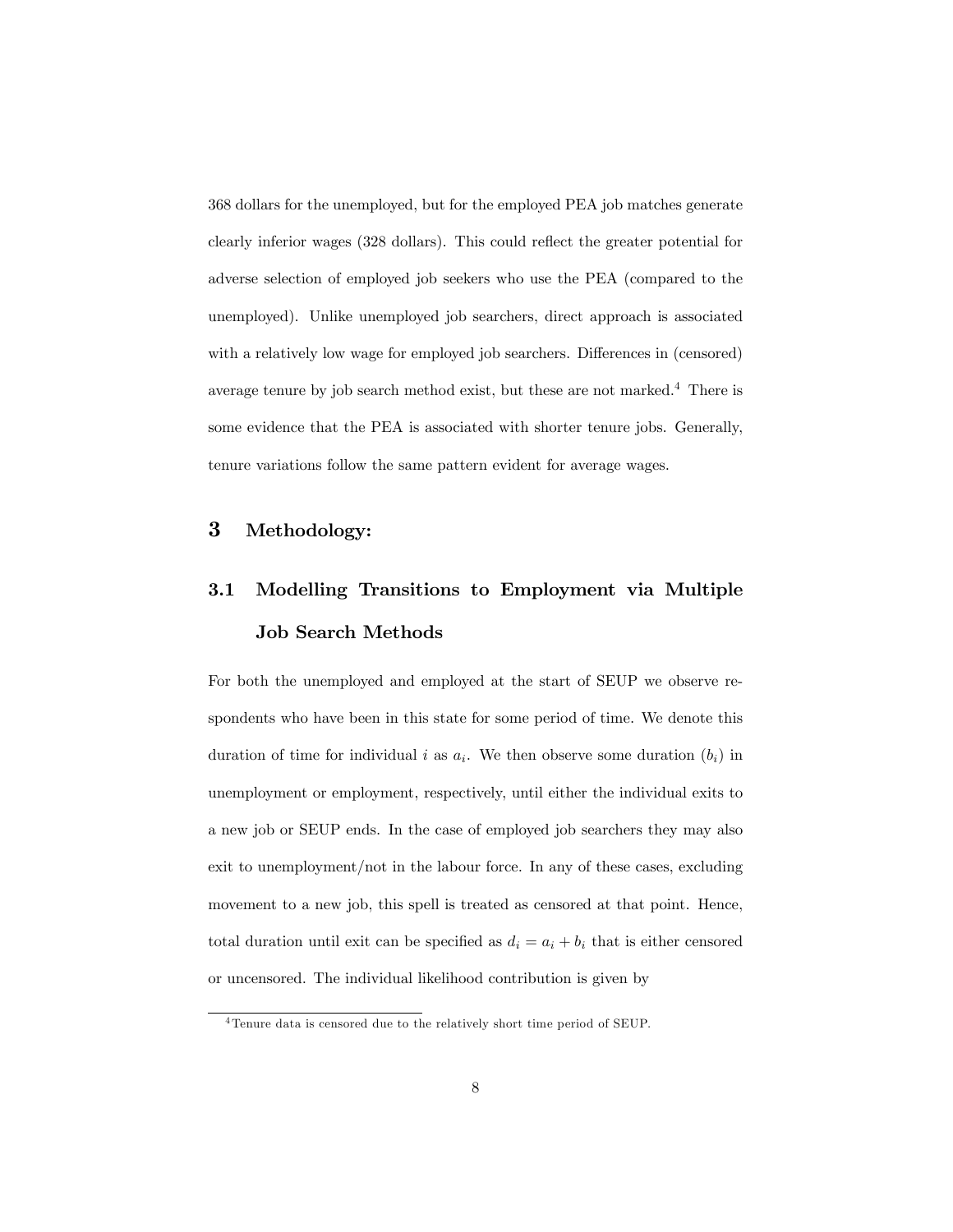$$
L_{i} = c_{i} \ln h_{i} (a_{i} + b_{i}) + \sum_{t=a_{i}+1}^{a_{i}+b_{i}-1} \ln \{1-h_{i} (t)\}
$$
 (1a)

$$
= c_i \ln \left(1 - \exp \left[-\exp \left\{x_i \left(d_i\right)^\prime \beta + \gamma \left(a_i + b_i\right)\right\}\right]\right) - \text{(1b)}
$$
\n
$$
a_i + b_i - 1
$$

$$
\sum_{t=a_i+1}^{a_i+b_i-1} \exp\left\{x_i'\beta + \gamma(t)\right\}
$$

This specifies a single risk model where the  $\gamma$ 's are interpreted as the log of a non-parametric piece-wise linear baseline hazard. The data form a panel with each individual supplying  $j = 1, 2...d_i$  observations. Each exit state denotes an exit to employment via a different job search method. For each exit state, all observations are zero except the last, where the last is unity only if the individual exits to that state. Hence, there is a hazard for each  $j$  for each individual exit state of which there are 6. As a result the data forms an unbalanced panel. In this analysis we use 16 duration intervals for analysis. These intervals cover 30 quarters (7.5 years), where the Örst 12 intervals are quarterly, due to data thinning the last 4 intervals cover longer periods.

Equation (1) is estimated separately for each exit state. We assume proportional hazards and so the covariates affect the hazard through the complementary log-log link. In an attempt to control for unobserved heterogeneity a gamma frailty term is included as per equation (2).

$$
L_{i} = \ln \left[ \left( 1 + \sigma^{2} \sum_{t=a_{i}+1}^{a_{i}+b_{i}-1} \exp\left\{x_{i}^{'}\beta + \gamma(t)\right\} \right)^{-\frac{1}{\sigma^{2}}} \right] - c_{i} \left( 1 + \sigma^{2} \sum_{t=a_{i}+1}^{a_{i}+b_{i}-1} \exp\left\{x_{i}^{'}\beta + \gamma(t)\right\} \right)^{-\frac{1}{\sigma^{2}}} \right]
$$
(2)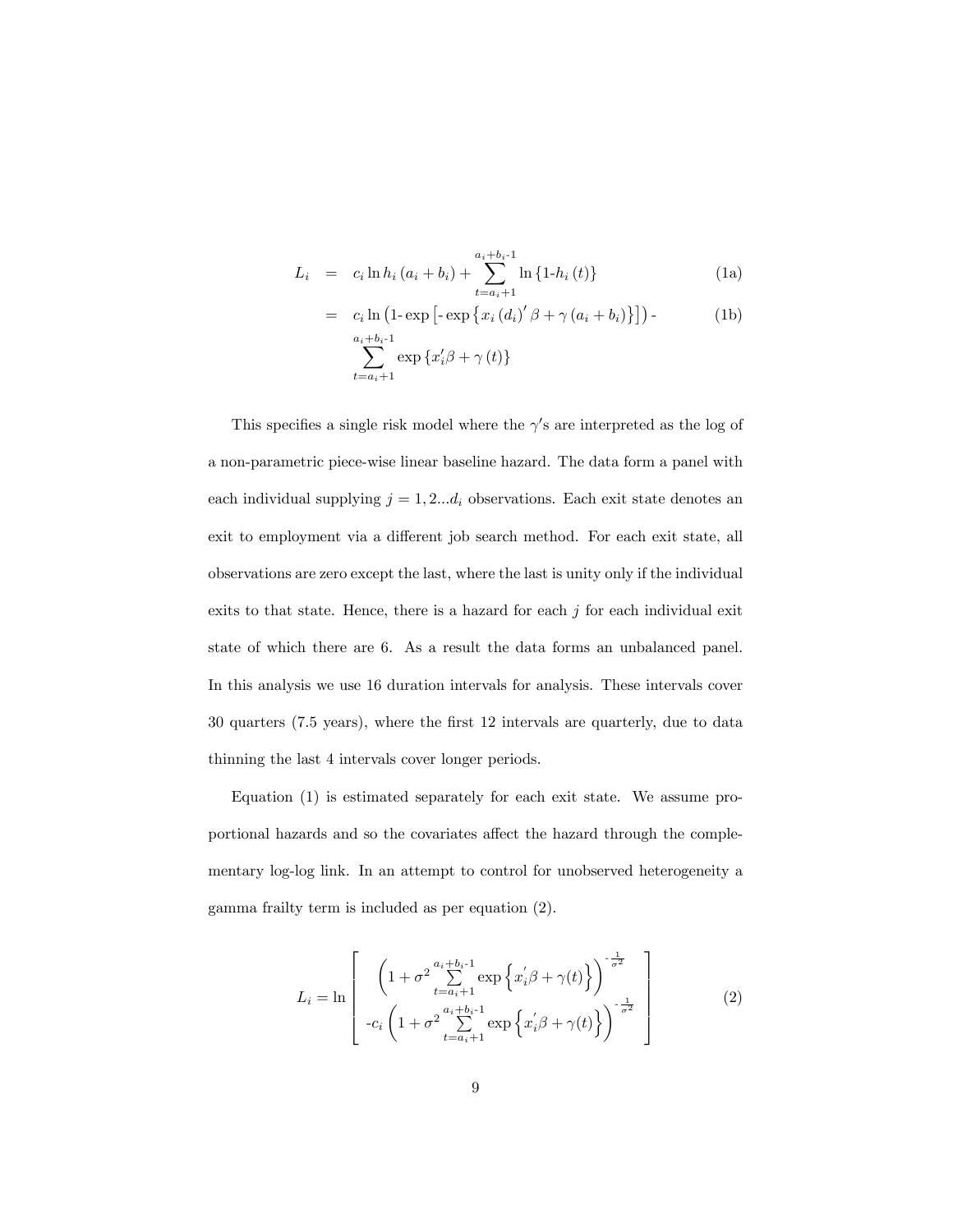Following Andrews et al  $(2002)$ , we note that the coefficient estimates on the covariates in these competing risk regressions are difficult to interpret. The exit risk to state m  $(\Pi_m)$  and the expected waiting time until exit via risk m  $(E_m)$ both depend on hazards to each state, through the overall survival function as shown by:

$$
\Pi_m = \sum_{t=1}^{\infty} \theta_{mt} S_{t-1}, E_m = \frac{1}{\Pi_m} \sum_{t=1}^{\infty} t \theta_{mt} S_{t-1}, S_t = \prod_{s=1}^{\infty} \left( 1 - \sum_{m=1}^{M} \theta_{ms} \right) \tag{3}
$$

Where  $s$  is the survival function at time  $t$ .

Hence, we estimate the probability of exit via state  $m$  conditional on exiting during interval  $t$  denoted as:

$$
P_{mt} = \frac{\theta_{mt}}{\sum_{t\theta_{mt}}}, m = 1, 2, ..., M.
$$
 (4)

The baseline hazards used to compute the probabilities are:

$$
\widehat{\theta}_{mt} = 1 - \exp\left[-\exp\left\{\overline{x}'\widehat{\beta} + \widehat{\lambda}_{mt}\right\}\right]m = 1, 2, ..., M.
$$
 (5)

where  $\bar{x}$  is the sample mean. In the empirical chapters we report the marginal effect of  $x$  on the conditional exit probability, which is given by:

$$
\delta_m \equiv \frac{\partial P_{mt}}{\partial_x} = \frac{\theta_{mt} \sum_{k \neq m\theta kt} (\beta_m - \beta k)}{\left[\sum_{m=1}^{\infty} \theta_{mt}\right]^2}
$$
(6)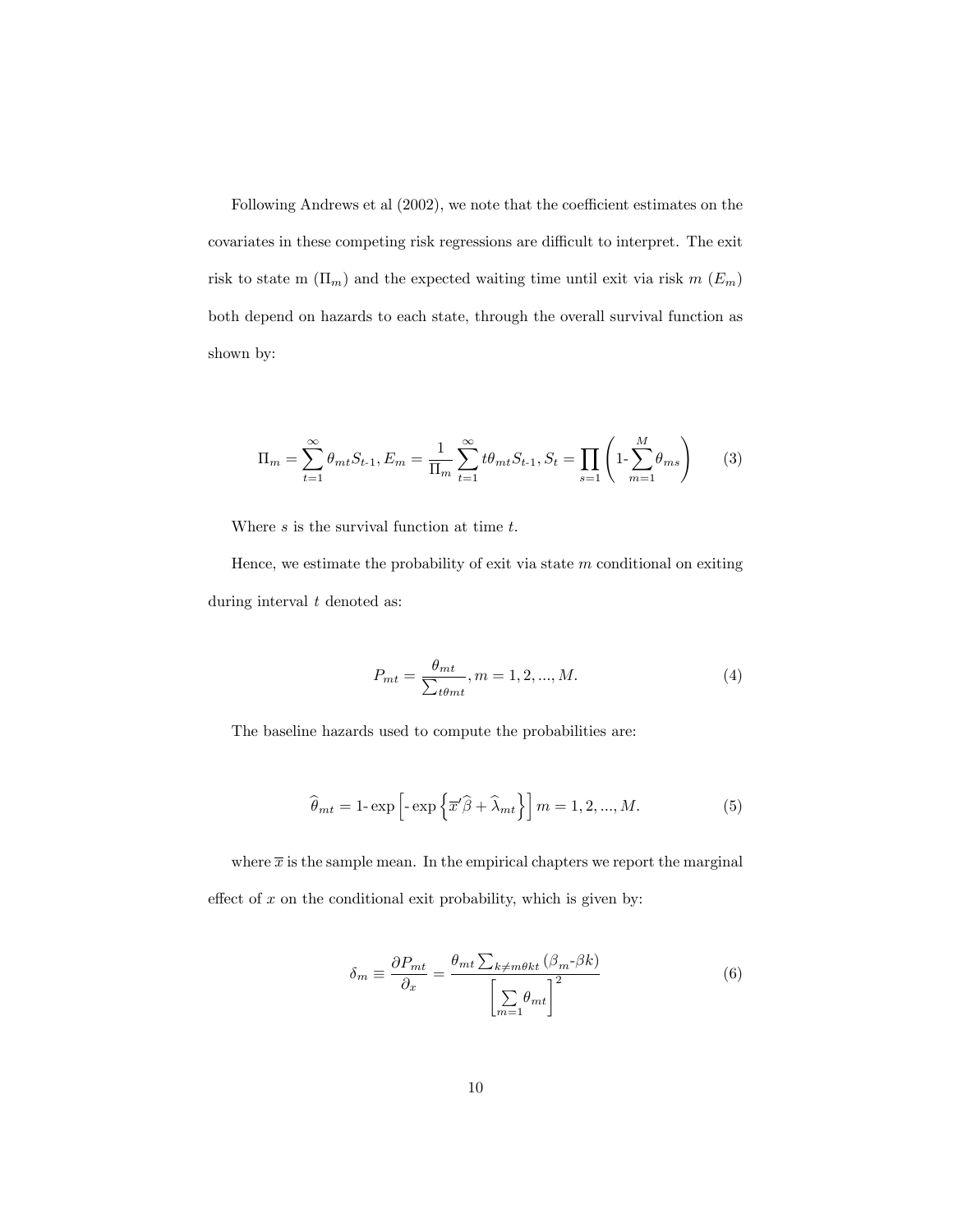### 3.2 Wages and Job Search Methods

Initially for both groups we estimate a simple OLS regression for both the unemployed and employed sample of the impact of job search methods on wages:

$$
\ln w_i = \beta_0 + \beta_1 X_i + \beta_2 J_i + \beta_3 J S M_i + \mu_i \tag{7}
$$

The dependent variable is generated dividing weekly wage by hours worked and then taking its natural log.  $X_i$  is a vector of personal characteristics,  $J_i$ is a vector workplace characteristics and  $JSM_i$  is a range of dummy variables indicating the method through which the job was found (job finding through the PEA is used as the omitted case).<sup>5</sup>

Wages are only observed for those of the unemployed who successfully transit to employment. Those who make the transition to employment are unlikely to be a random subsample of the unemployed in terms of unobservables. As a result, OLS wage regressions may generate biased estimates of the impact of job search methods (and all other covariates) on wages. To address this we estimate log hourly wage regressions using a two-stage approach that seeks to control for bias due to sample selectivity (Heckman 1979). This takes the form of an initial selection model into employment  $(E)$ :

$$
E_i = \alpha_0 + \alpha_1 X_i + \alpha_2 J_i + \alpha_3 Z_i + \epsilon_i \tag{8}
$$

<sup>5</sup>As individuals who enter self-employment often do not record a wage, and this wage may not reflect all job related earnings (such as profits), we exclude those who exited to self-employment from these regressions.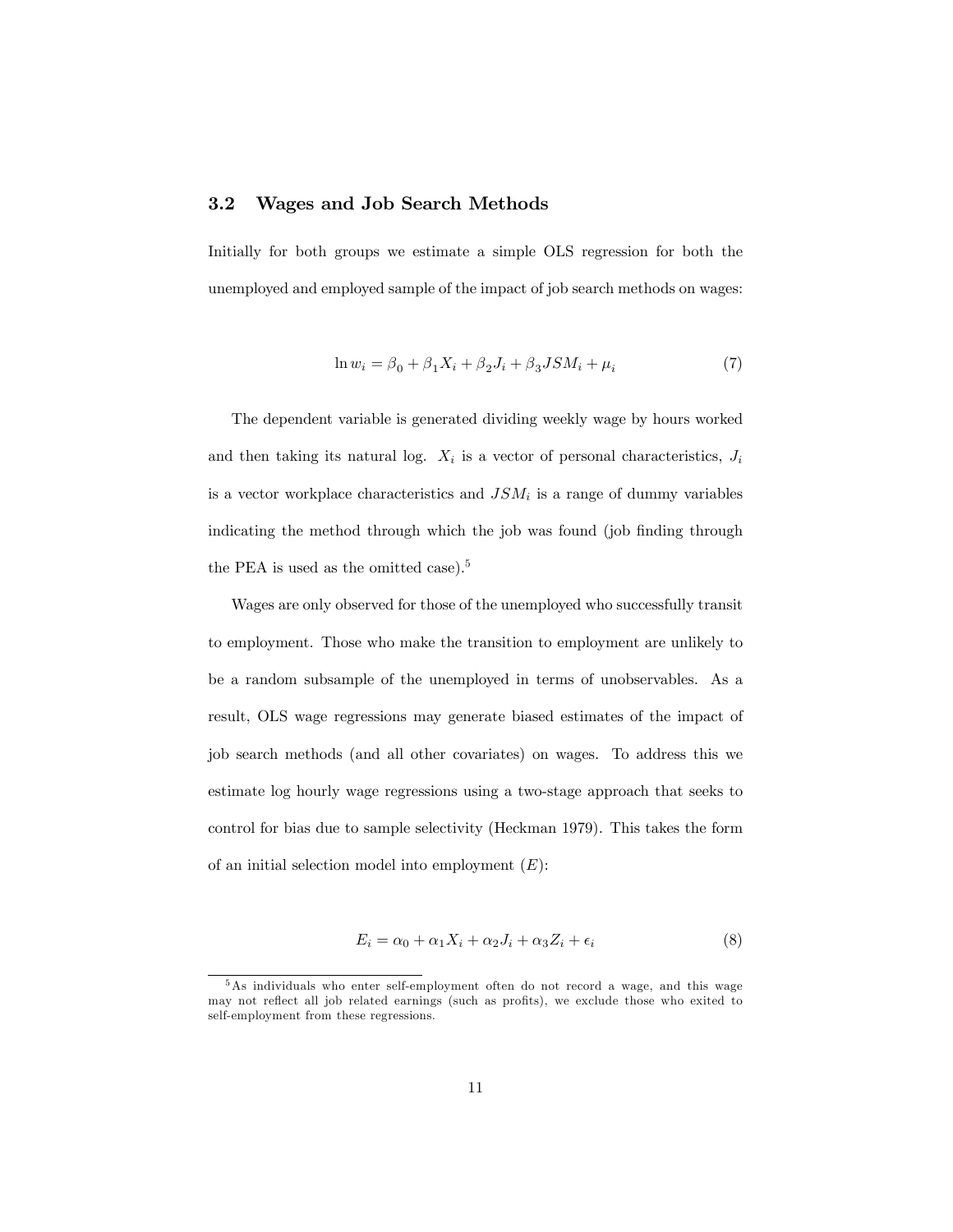Where  $X_i$  is a vector of personal characteristics,  $J_i$  is a vector workplace characteristics and  $Z_i$  are the instrumental variables used to identify the two equation model. The wage regression is simply (7) above.

In the case where the error terms in the two equations are correlated, i.e.  $\text{corr}(\epsilon_i, \mu_i) \neq 0$ , unobservable characteristics affecting the likelihood of finding employment also influence subsequent wage determination and  $(7)$  is mispecified. In principle the standard Heckman selection approach does not require an instrumental variable approach  $per se$ , instead identification is possible through the inverse mills ratio alone. Nonetheless, we choose to adopt an instrumental variable approach. This requires a valid instrument for gaining employment to be used in the second stage wage regression. Despite the range of information available in SEUP, it was difficult to find a variable that was unrelated to wages but strongly predictive of gaining employment. We use duration of time in unemployment. The expectation of a link between wages and time in search is unclear. There are two theoretical reasons why time in unemployment may be related to subsequent wages. First, all else equal longer periods of search increase the probability of gaining a higher wage offer. If individual's reservation wages are stationary and they accept the first suitable job offer (i.e. they adopt a stopping rule) then this may weaken any link between time in search and wages in their first post-unemployment job. Second, if replacement ratios of unemployment benefits decline over time in unemployment this may cause unemployed job seekers to revise their reservation wage downwards. This is less problematic as replacement ratios were constant over time in unemployment in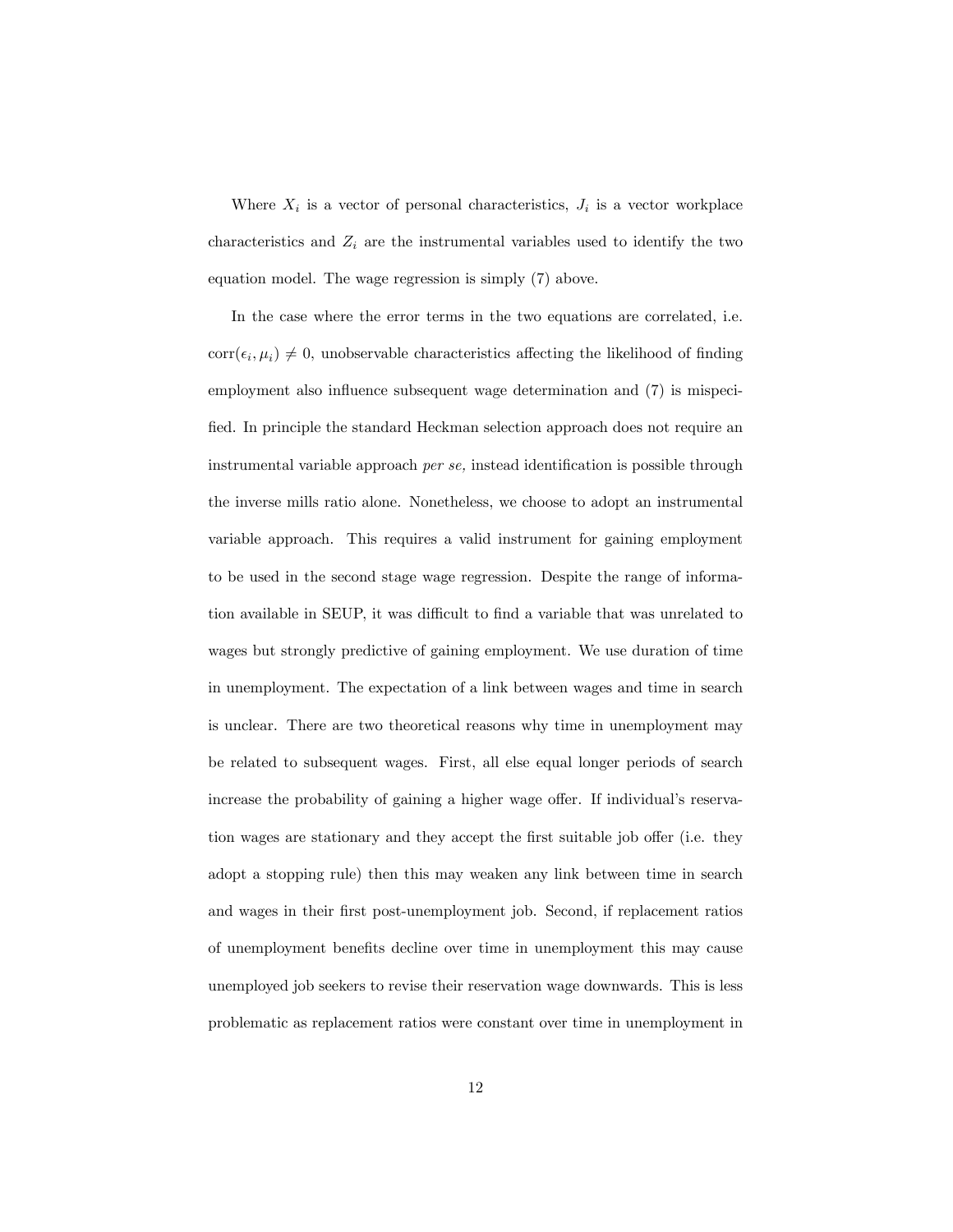Australia at the time of SEUP. Hence, there exist no direct reason why time in unemployment should ináuence reservation wages. Tests of instrument validity are discussed when the estimates are presented in section 4.1.

Likewise, not all employed individuals change job and this will bias parameter estimates in the case where those individuals who are observed to have moved job are not a random subsection of all employed workers. In the case of the employed there is an added dimension, that is we might be more interested in the effect of job search methods on the change of wage rate between the initial and subsequent job. This provides a measure of the benefit of changing job using a particular job search method. Although SEUP is structured into three waves, its episodic nature means that we can, in effect, observe the employment status, and if they are employed, the wages and employment details of an individual at any point in time within these three waves. This information can be used to construct a fixed interval panel data set of wages. The structure of SEUP allows the specification of any frequency interval of observation up to daily. However, we need to find a trade-off between increasing the number of observations (by using higher frequency intervals) and variability in wages and job search method. To determine an optimal interval length a number of different intervals were utilised, ranging from monthly through to yearly observations. We settle on the use of half yearly intervals in the subsequent analysis.

A benefit from moving to a panel estimation approach is the ability to introduce individual fixed effects in an attempt to control for unobserved individual heterogeneity that may bias point estimates of the wage premia associated with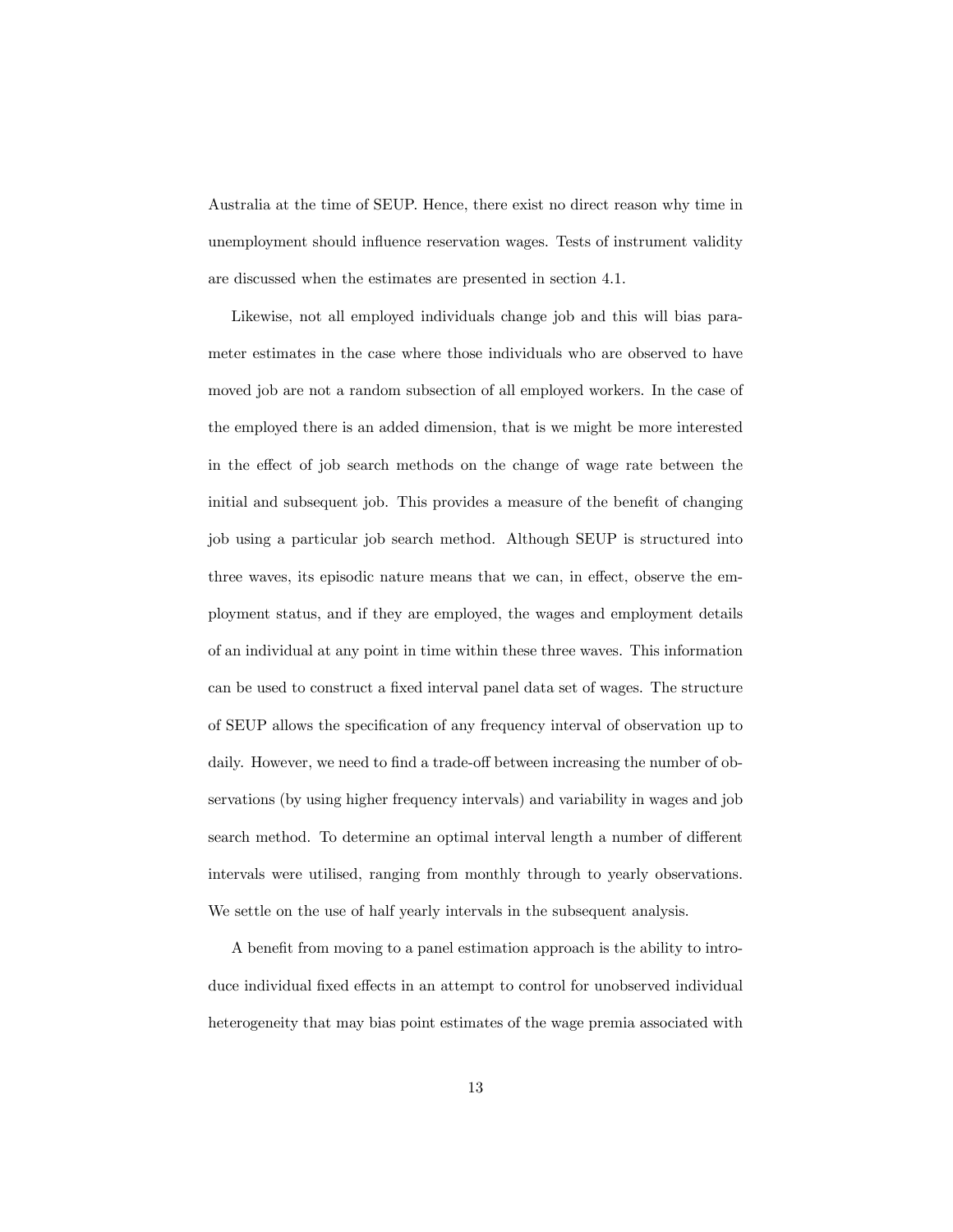differing job search methods. In this approach the wage effects of job search methods are identified separately from the individual fixed effects by those individuals who move jobs between periods (and use different job search methods to do this). A number of other time-varying covariates are included in the regression, such as occupation and industry, to control for other differences between jobs taken by a given individual. This leads to the following equation:

$$
\ln w_{it} = \alpha_i + \beta_0 + \beta_1 J S M_{it} + \beta_2 X_{it} + \beta_3 W_{it} + \varepsilon_{it}, t = 1, 2, ..., 13
$$
 (9)

Where  $\alpha_i$  is an individual level time invariant error term and  $\varepsilon_{it}$  is a standard I.I.D. error term with zero mean and constant variance. JSM is a vector of job search methods, X and W are vectors of time varying individual and workplace characteristics, respectively.

## 4 Results - Duration of Job Search

#### INSERT FIGURE 1 AND 2

Figure 1 and 2 present the estimated baseline hazards for exits from unemployment and employment, respectively. These are displayed for each job finding method, and in each case the baseline hazard estimates are reported for the models estimated with (solid lines) and without (dashed lines) a gamma frailty term for unobserved heterogeneity. These hazards are generated from complementarity log-log estimates of probability to exit unemployment to each exit state separately, where the inclusion of 16 interval dummies provide point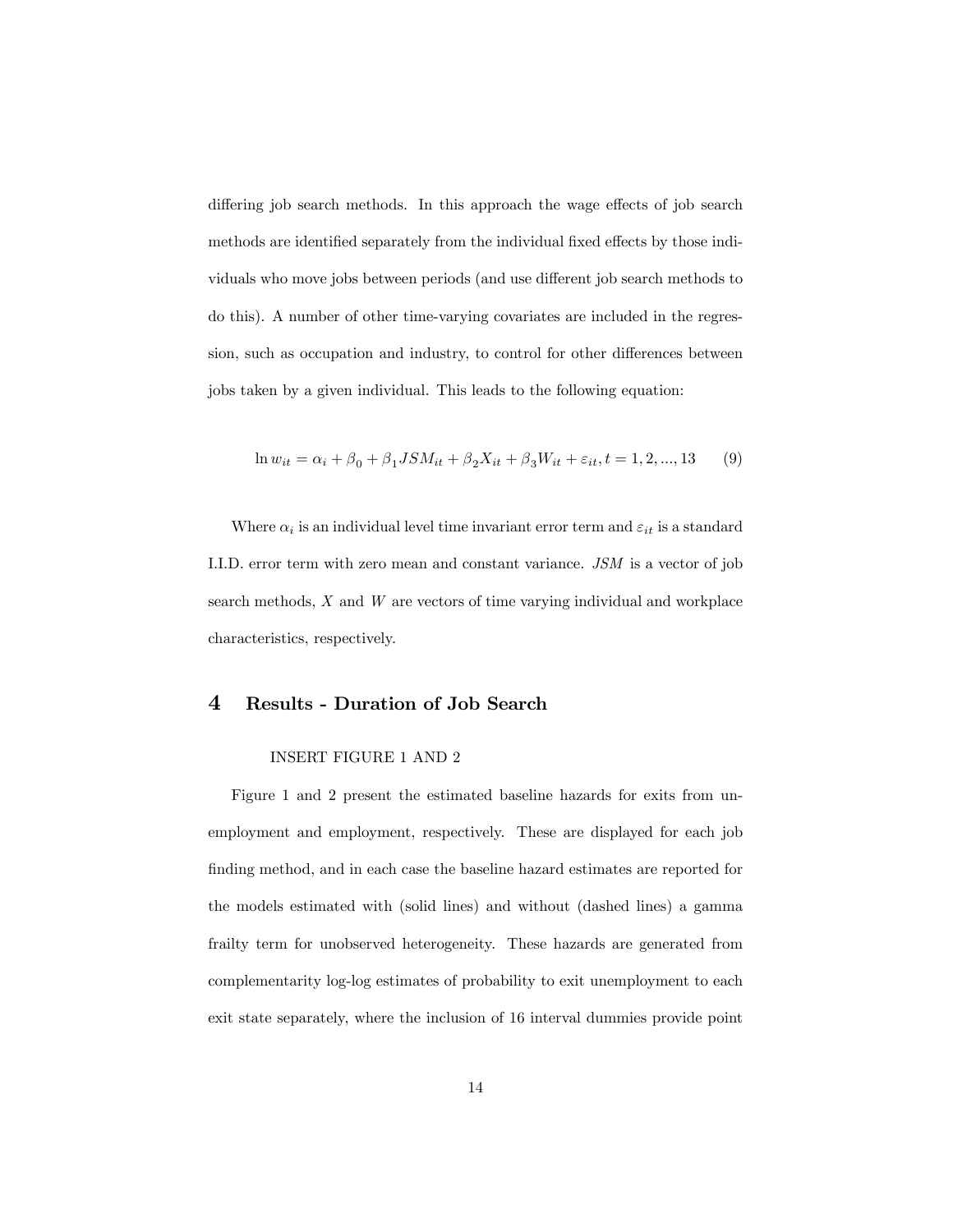estimates of the hazard of exit across these intervals. Hence, the baseline hazards provide the duration conditional probability of exit to each state once observable, and for the solid lines, unobservable characteristics have been controlled for. Not all employed individuals are engaged in job search; SEUP provides information on whether the individual was engaged in job search. One approach would be to exclude all employed individuals who did not report engaging in job search. However, employment to employment transitions occur even when individuals do not report job search activity. As a result our choice of approach is to include a control for whether the employed individual was actively seeking work.

We focus on the baseline hazards results from the heterogenous models. For the unemployed both direct approach and the use of friends/relatives there is some evidence of positive duration dependence. This suggests that unemployed job seekers do not appear to exhaust effective informal job networks relatively early during an unemployment spell. The baseline hazards for exits through the PEA and other methods also exhibit positive duration dependence. Thomas (1997) suggests that the baseline hazard generally reported for exit via the PEA pattern may reflect timing of job search method use by the unemployed. That is, if the use of the PEA is seen as a source of poorer quality job matches, the baseline hazard for the exit to PEAs will be biased downwards in the earlier period of job search. Our baseline hazard for exits via the PEA provides some support for this view as it relatively low early in the search period. The hazard to exit via advertisement is essentially flat and near zero for unemployed job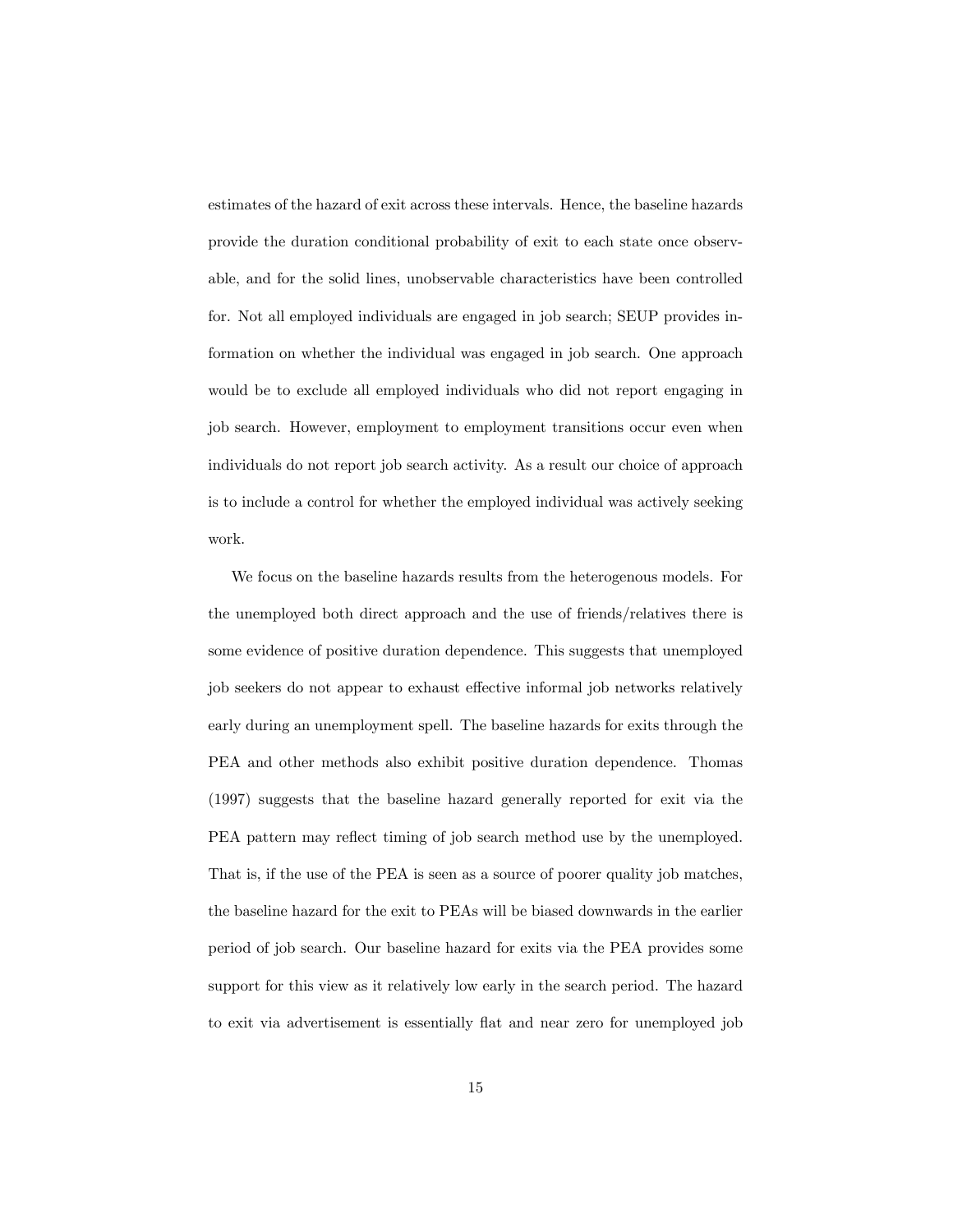seekers.

Employed searchers exits via the two informal job search methods, direct approach and friends/relatives, increase markedly in the first 10 to 20 months. Again it does not seem that employed job searchers exhaust informal job search networks that will generate acceptable job offers early in the search period. Exits via advertisement are again very low, although there is some increase with duration. Finally, it appears that the PEA is a relatively poor source of acceptable job offers for the employed. This is reflected in a consistently low exit probability via this method.

## INSERT TABLE 3 & 4

Covariate estimates from the competing risks models are presented in Tables 3 and 4 for the unemployed and employed sample, respectively. For each exit state and covariate, the raw coefficient, estimated marginal effect of probability of exit and standard error are reported. For the sake of brevity, we omit the results for exits to self-employment, which cannot be considered as a job finding method *per se*.<sup>6</sup> In the following discussion we focus on the estimated marginal effects of probability of exit to each risk state. These, unlike the raw estimates, provide a measure of the impact of a given covariate on the likelihood of exit to a given risk state taking into account all other risk states.

Looking first at the unemployed sample, there are noticeable age effects. Those aged 25 years or older are less likely to exit via friends/relatives (from -9 to -14 percentage points), and those 30 years or older are also less likely

 $6$ Moreover, due to the relatively small numbers of individuals exiting to self-employment, covariate estimates for this exit state were not statistically significant at standard levels.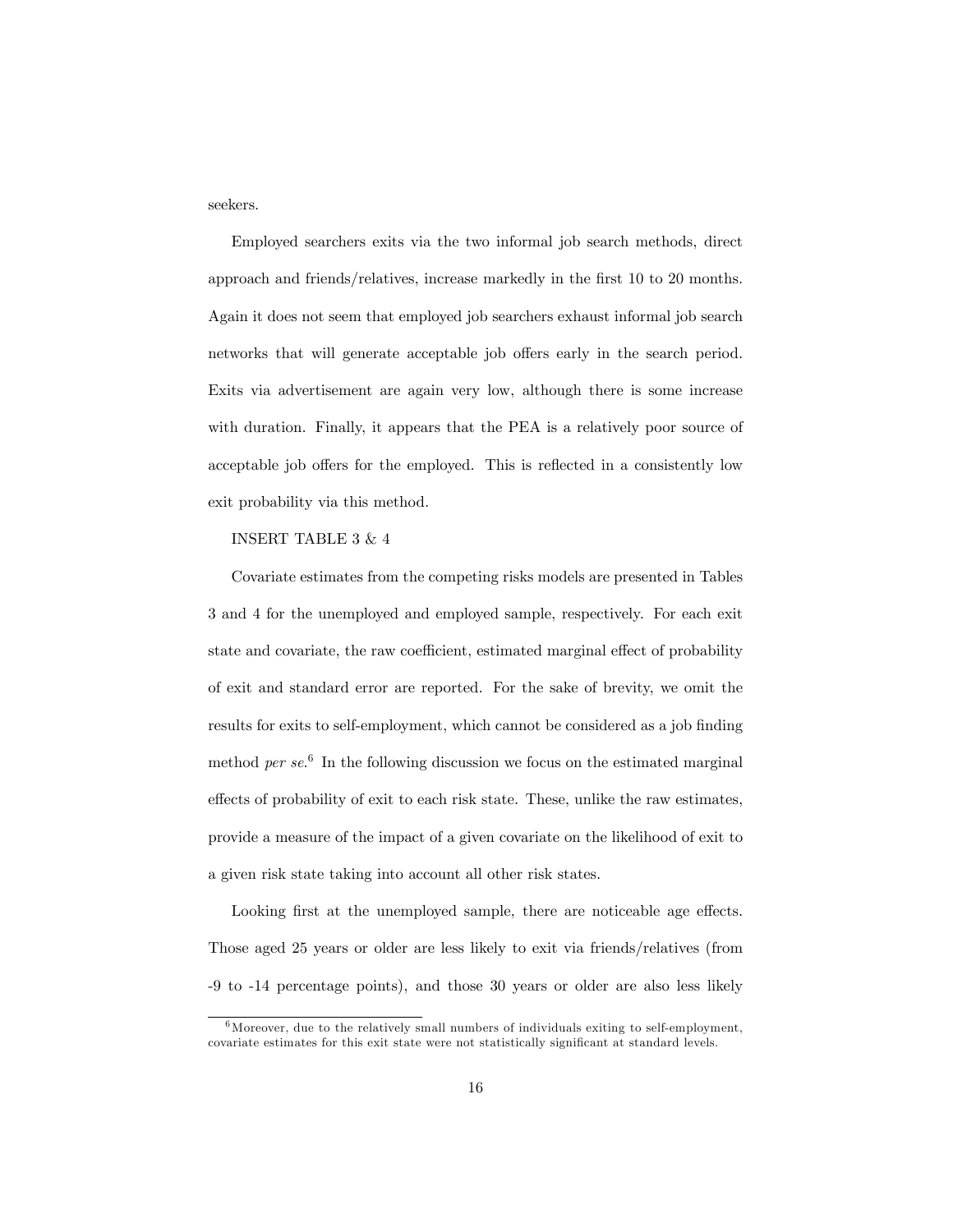to find employment through the PEA. Those 50 years or older are 9, 7 and 4 percentage points more likely to exit to employment through direct approach to the employer, through other methods and through adverts, respectively. The pattern of the age coefficients for both friends/relatives and PEAs indicates that the likelihood of exiting to employment via these methods declines with age. The PEA appears to best serve younger unemployed job seekers.

Educational qualifications have marked effects on job finding methods for the unemployed. Those with high school completion as their highest qualification level are 5 per cent more likely to gain employment through friends/relatives, and marginally more likely to gain employment through other methods or exit to self-employment. Degree holders are more likely to exit to employment through direct approach. Unemployed individuals with disabilities were less likely to exit to employment through direct approach, friends/relatives or the use of advertisements, but more likely to exit through other methods or the use of the PEA. This latter result suggests that PEAs have an important role in finding work for individuals who might experience difficulties in gaining employment through other methods.

For the employed sample a number of additional covariates are included such as dummy variables for occupation type and industry of employment. Additionally, a dummy variable (looking for work) is included that signifies the individual was actively seeking work in the sample period. The age patterns evident for the employed are different to those seen for the unemployed. For instance, older employed individuals are less likely to move job by direct approach. In addition,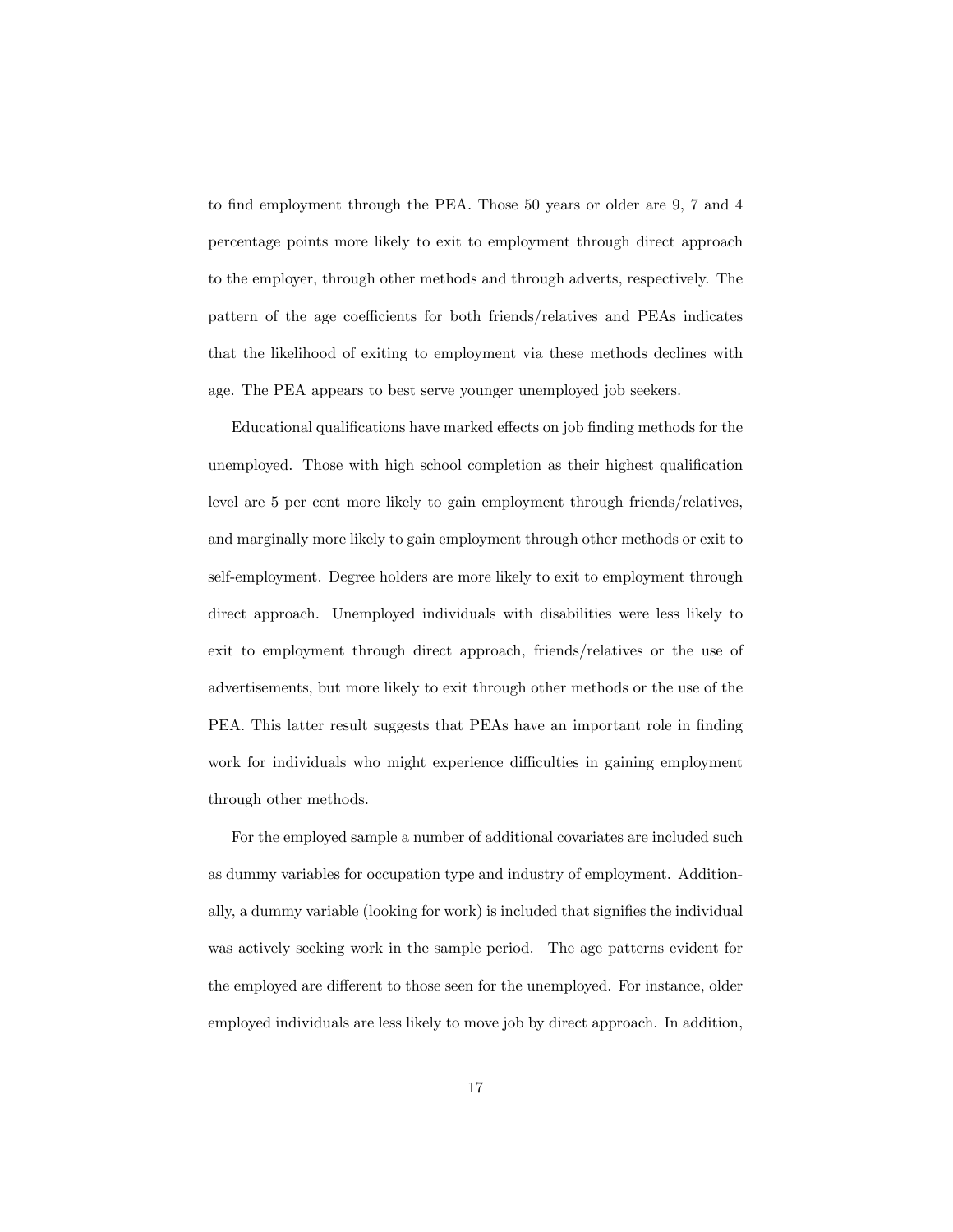the inverse age relationship for job finding through friends/relatives is no longer apparent.

There are associations between occupation and job search methods. Professionals/managers are 13 percentage points less likely to exit through the use of friends/relatives. This may indicate a lesser role for informal job networks in professional and managerial occupations insofar as more formalised job application processes may be commonplace in these occupations. It is possible though that we do not capture the case where formal job applications are required by law, but information about the job are passed through informal networks. Across all job finding methods, there are no significant industry effects on exit to employment. Although a number of coefficients are significant for exit through the PEA, generally the marginal effects are very small.

## 4.1 Job Match Quality

The evidence presented so far sheds light on the role of job search methods in both the unemployed to employed transition, and the transition between jobs. This section examines job match quality related to different job finding methods. Specifically, we examine the relationship with wages and with job stability.

#### INSERT TABLE 5

Column 1 of Table 5 displays OLS wage estimates for unemployed job seekers. The results suggest that unemployed job searchers who gain employment by direct approach gain an hourly wage premium of 14 per cent above those who gain employment through use of the PEA. The corresponding premium for the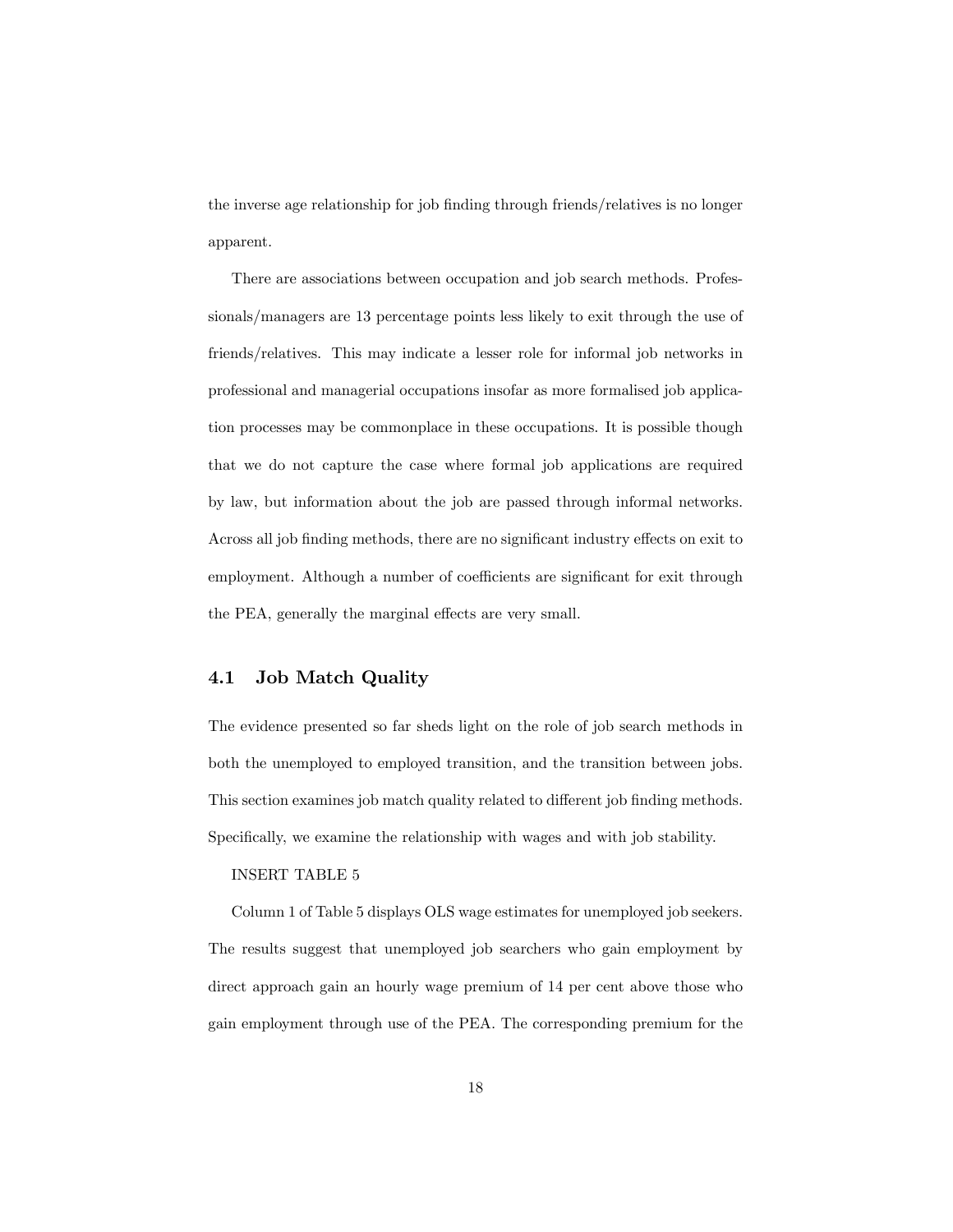use of friends/relatives is 11 per cent, while there is a 7 per cent premium for those who use other methods. There is no evidence that employment gained via advertisement is associated with a higher hourly wage than through the use of the PEA. Column 2 has the corresponding OLS estimates for the employed sample. The wage premia associated with the two informal job search methods relative to the PEA is essentially the same for on the job searchers, between 12 and 13 percent. The key difference is that there is also a premium associated with job finding through advertisements of 14 percent.

As mentioned in section 3 these results are potentially biased by non-random sample selection. This potential bias is examined using a Heckman two stage selection model. This model is instrumented by unemployment duration prior to gaining employment. This is negatively related to the probability of gaining employment (p-value  $< 0.001$ ). To test for the exclusion validity of the instrument in the wage equation a necessary compromise was to estimate (8) by OLS so as to retrieve the residuals. This test indicates that the instrument is (weakly) exogenous to log wages.<sup>7</sup> Corrected wage estimates for the unemployed are reported in column 3 Table 4 suggests that while there was some slight bias in the earlier OLS parameter estimates, all estimates of job search method effects on wages remain with 0.01 of the OLS estimates. These results suggest that the use of informal job search methods (direct approach and friends/relatives) generates substantially higher hourly wages for the unemployed than formal methods. They do not support previous evidence that the use of friends and relatives gen-

 ${}^{7}F(1,1552) = 2.02$ , p-value = 0.156.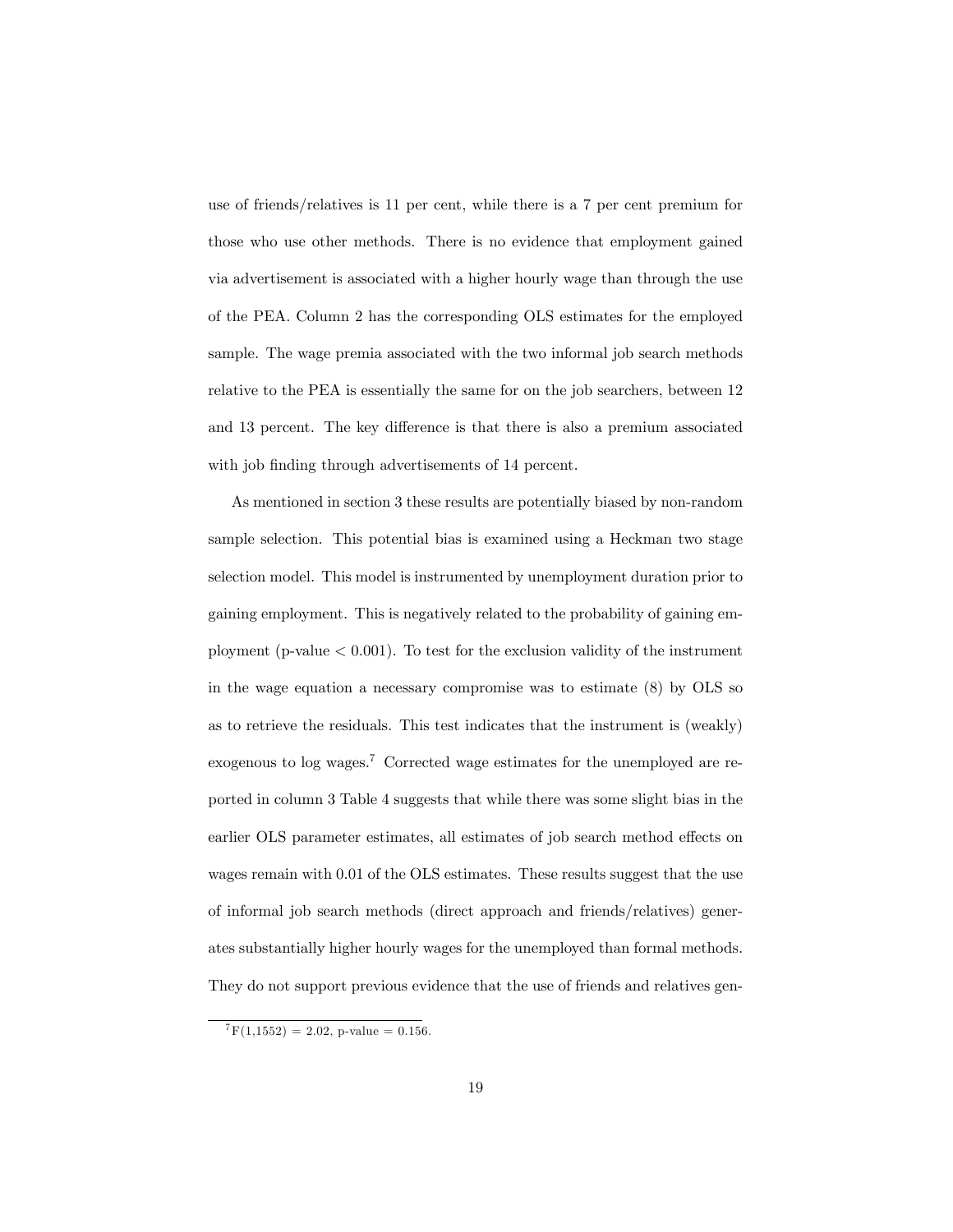erates lower wages than formal job search methods for the unemployed (Addison and Portugal 2002, Bentolila et al 2009).

Estimates from the fixed effects wage regression for the employed are presented in column 4, Table 5. The results for the impact of job search methods differ markedly from the cross-sectional OLS estimates. The wage premia associated with direct approach or advertisements are no longer statistically significant. This may indicate that the OLS estimates for these covariates may have been spurious, although in the case of direct approach it may reflect the imprecision of the fixed effects estimates. The premium associated with the use of friends/relatives maintains its significance and roughly doubles in magnitude. Hence, the wage return to this form of job search by the employed does not appear to be a result of time invariant individual unobserved characteristics. Together these results indicate distinctly different effects of job search methods than were suggested by the summary statistics presented in table 2. These are new results and there is no comparative evidence available.

Do these results differ by gender? In unreported estimates for unemployed males we find that the Heckman corrected wage estimates of job search methods association with wages is essentially the same as for the pooled sample. Similarly, the fixed effects estimates of job search methods for employed males are also proximate to those reported for the pooled sample. With females we are hampered by a fairly small number of observations and unable to gain precise estimates. Nonetheless the male estimates suggests that the wage returns to job search methods do not vary substantially by gender for either unemployed or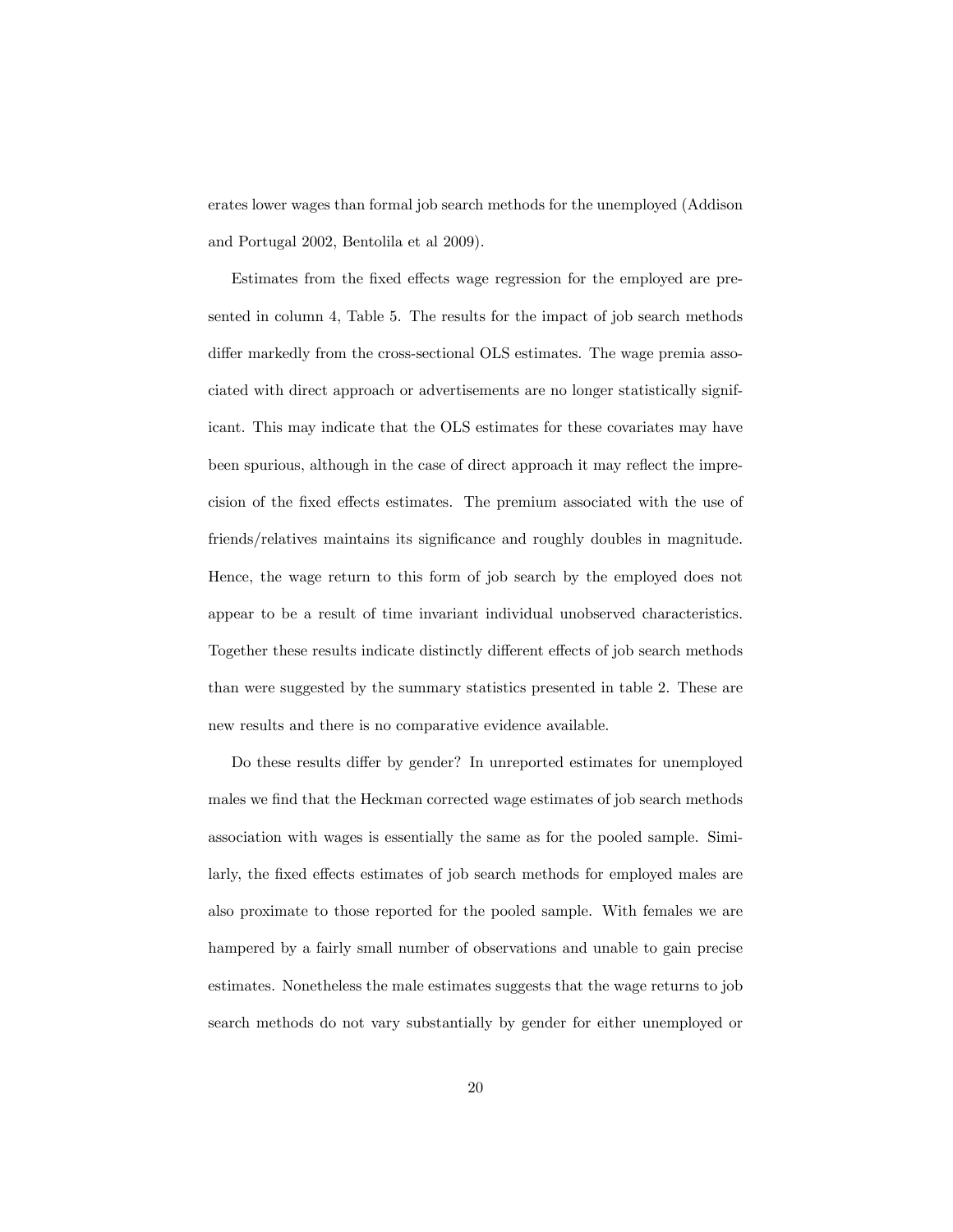employed job searchers.

We now examine job stability and search methods. Search methods that lead to superior quality job matches should, on average, be associated with longer subsequent job durations. It is in the interest of employers and employees to terminate poor quality job matches, and the less satisfactory the job match the shorter the expected time period until it is revealed as poor. Hence, a positive relationship between job duration and job match quality might be expected (Jovanovic 1979, Pries 2004). Table 6 provides summary statistics on the duration of the first job found (for the unemployed) and the first job moved to (for the employed) split by the job finding method through which the job was gained. The job duration figures need to be viewed with some caution as some job episodes will be censored at the end of the sample period of SEUP. Hence the mean figures displayed are subject to observation bias. To aid analysis, the proportion of individuals who had left this job before the end of the sample period is also provided. Finally, we also report the reason why the individual left the job.

#### INSERT TABLE 6

For the unemployed, those who found employment by direct approach or advertisement have longer expected job durations than those who found their job by other methods, friends/relatives or the PEA. Job Önding via the PEA is associated with substantially lower average job duration, some 65 days less than those jobs found by direct approach. Additionally, 89 per cent of the unemployed who used the PEA to gain employment subsequently left this job during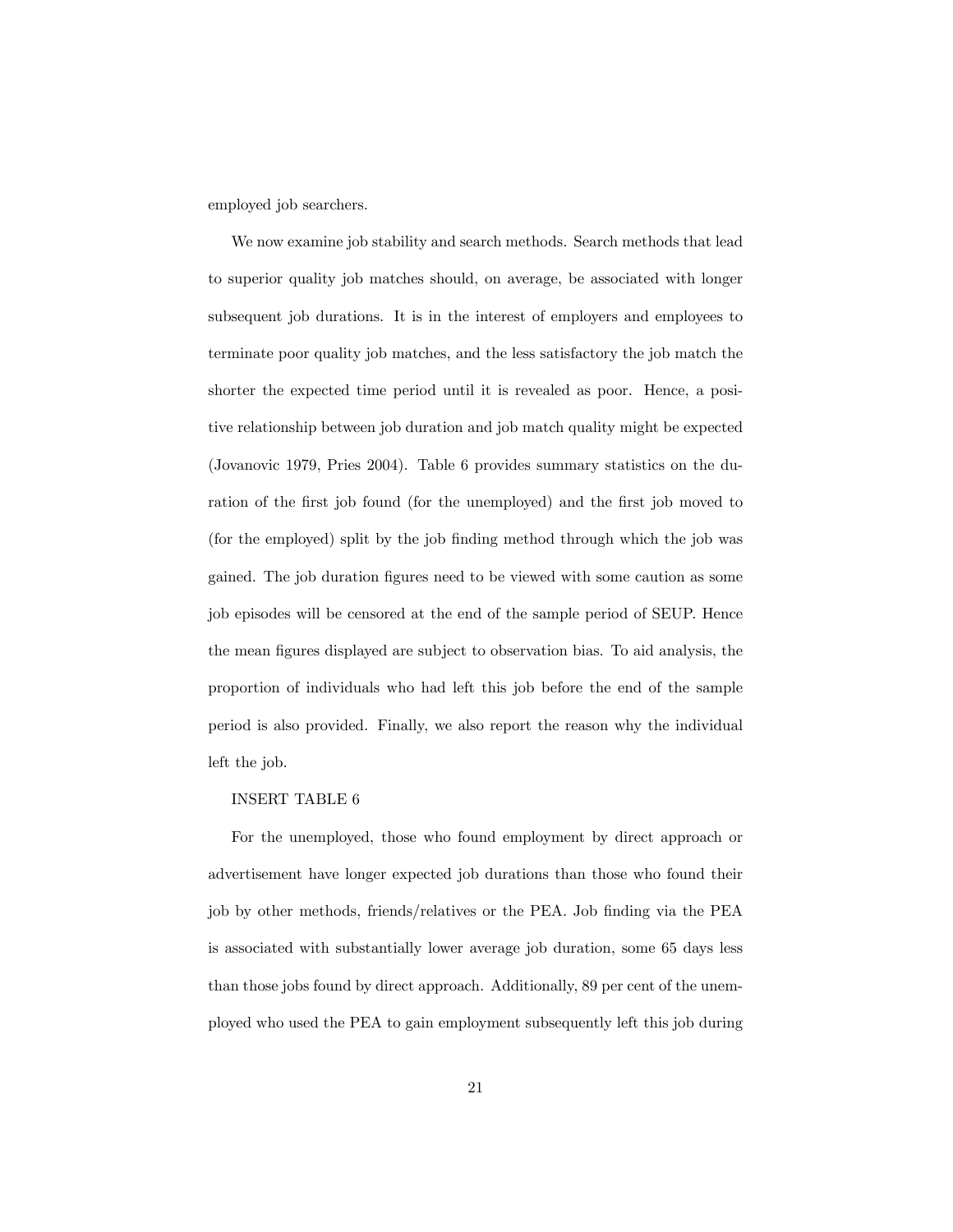the sample period. This suggests that the average employment duration (178 days) is subject to less severe observation bias for this job search method. The corresponding figure for direct approach is that 75 per cent left the job within the sample period, which suggests greater censoring, and hence, a greater potential for observation bias. This means that the difference in employment episode durations between direct approach and PEAs is likely to be a downwardly biased estimate. Marked differences exist in the reason for job loss/quit across job finding methods. For instance, 27 per cent and 25 per cent of those who found employment through friends/relatives and the PEA were fired (left involuntarily), respectively. In contrast, for all other job finding methods the proportion fired ranged between 17 and 21 percent.

The patterns of job loss and job duration differ for employed job searchers. Employed job searchers who gain a job through direct approach or the PEA subsequently have the lowest average job duration. The proportion of job to job movers who subsequently leave their jobs in sample are generally lower than that for the unemployed to job movers. Due to this, the average job duration Ögures for employed job searchers should be viewed with caution. In contrast to the results for the unemployed, those who found work through friends/relatives were less likely to leave that job than for all other job finding methods except 'other' methods.

#### INSERT TABLE 7

The link between job finding methods and job stability is examined in a multivariate setting using duration analysis. In particular, we consider the impact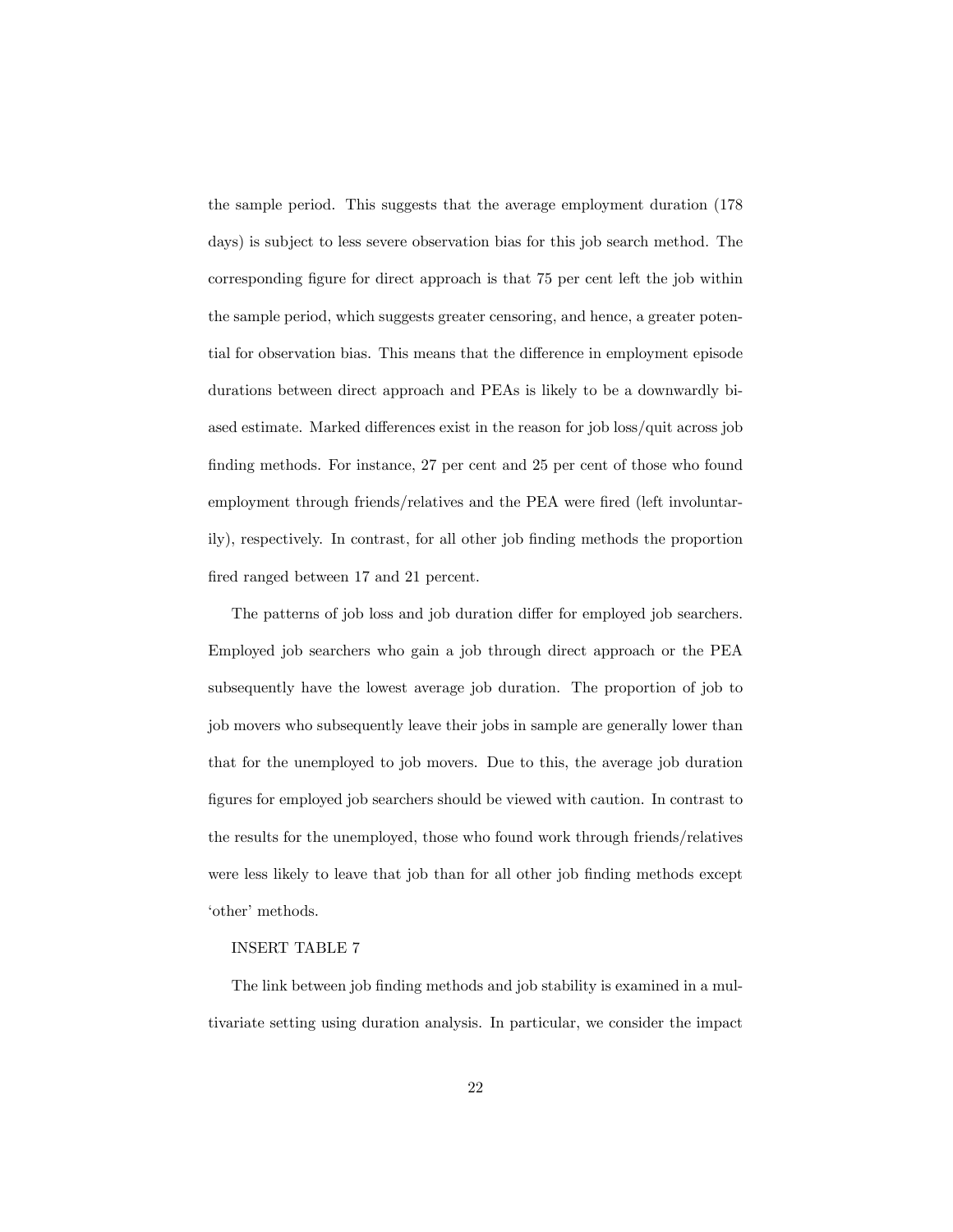of job search methods on two exit states, involuntary exits  $(\text{fires})^8$  and voluntary exits (quits).<sup>9</sup> Competing risk models are estimated for both the unemployed and employed job searcher samples, with 7 duration parameters. Table 7 displays covariate estimates for voluntary and involuntary exits from the Örst job for the unemployed at start sample and the second job for the sample who were initially employed. The omitted category is that the job was found through the PEA.

For those initially unemployed, job finding through friends/relatives or other methods is associated with an increased likelihood of involuntary job loss when compared to job finding using the PEA. Job finding through friends/relatives, along with the use of advertisements, is also associated with increased likelihood of quitting. Together, these results suggest that for the unemployed the use of friends/relatives is associated with less stable employment. Hence, this method, whilst useful in gaining employment, may provide less desirable (in the long term) and/or less stable employment. The estimates for the employed sample suggest that jobs found via direct approach are associated with a heightened risk of being fired from that job. Again this provides evidence that informal job search methods are associated with less stable employment.

<sup>&</sup>lt;sup>8</sup>It is perhaps unclear how temporary/seasonal exits should be treated as perhaps these may have an involuntary component. In the following empirical work we include these as involuntary exits. Unreported estimates demonstrate that their incluson/exclusion does not materially affect the estimates of job search method effects.

<sup>9</sup>For simplicity, and partly due to a lack of data, all other exits are treated as censored outcomes.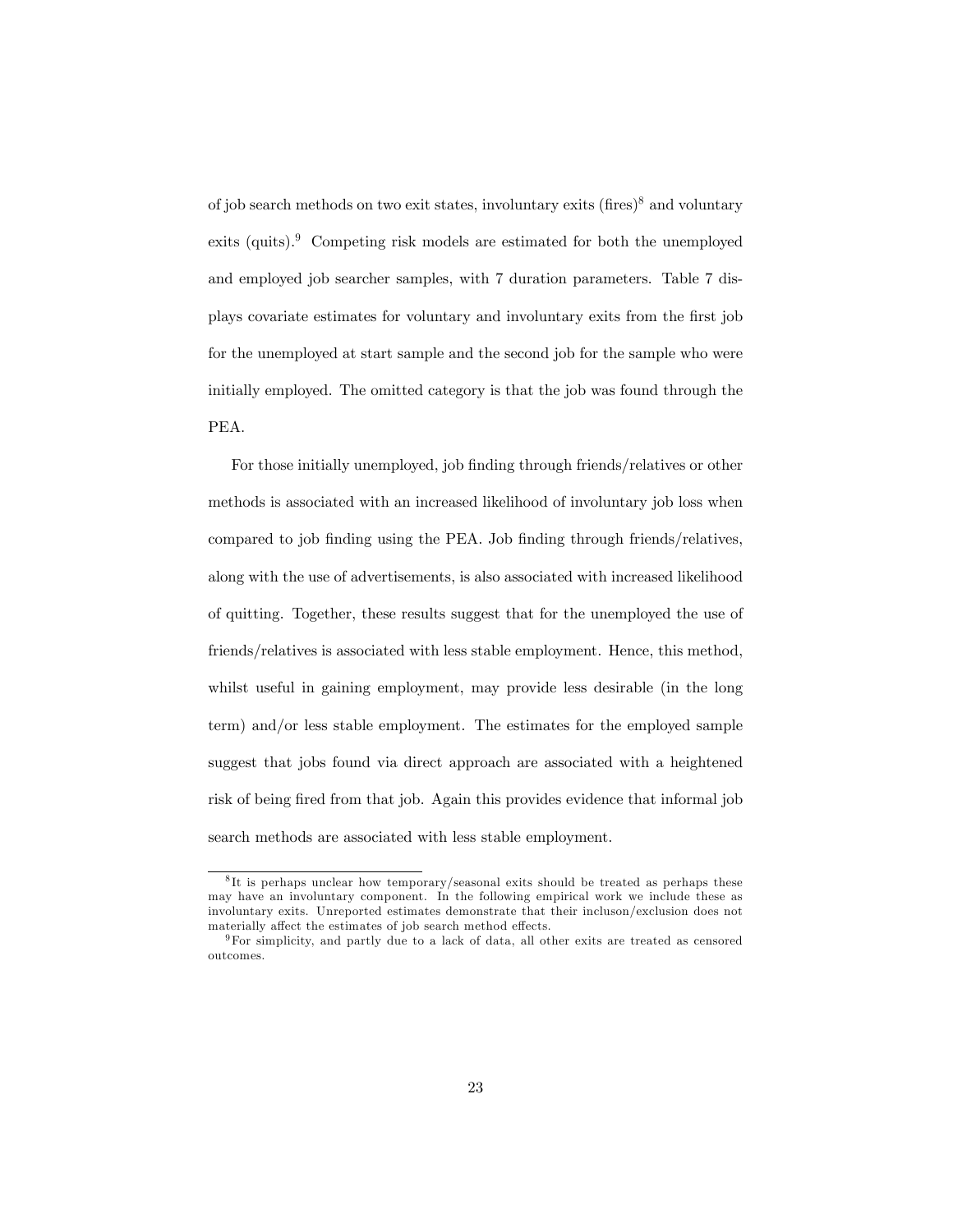## 5 Summary

Using Australian survey data this paper has examined the role of search methods on job Önding and subsequent job match quality for unemployed and employed job seekers separately. Specifically, we have focused on the effect of job finding methods on time in search, wage determination in any subsequent job, and the duration and stability of these jobs. Along with providing the first evidence for Australia, it extends previous work by Addison and Portugal (2002) by examining the impact of job finding methods on match quality for employed job searchers. A number of findings can be highlighted.

There appear to be marked differences in the impact of job search methods on time in search between unemployed and employed job searchers. The likelihood of exit from search is generally higher via friends/relatives or direct approach than it is for using advertisements or the PEA. The PEA appears to be a poor source of jobs, and a source of poor jobs. The evidence provided in Table 1 for instance suggests that the two informal job search methods, direct approach and friends/relatives are associated with greater job finding success. In terms of individual characteristics of job searchers, the PEA is a relatively poor source of jobs particularly for older workers and females. As noted by Thomas (1997) negative results for the efficacy of job search through PEAs may just reflect an unobserved timing dimension to job search. Hence, the estimated likelihood (hazard) of job finding through the PEA may biased downwards in the earlier periods of job search. The extent of this bias cannot be directly assessed using our data. Instead, we demonstrate that jobs found through the PEA are, in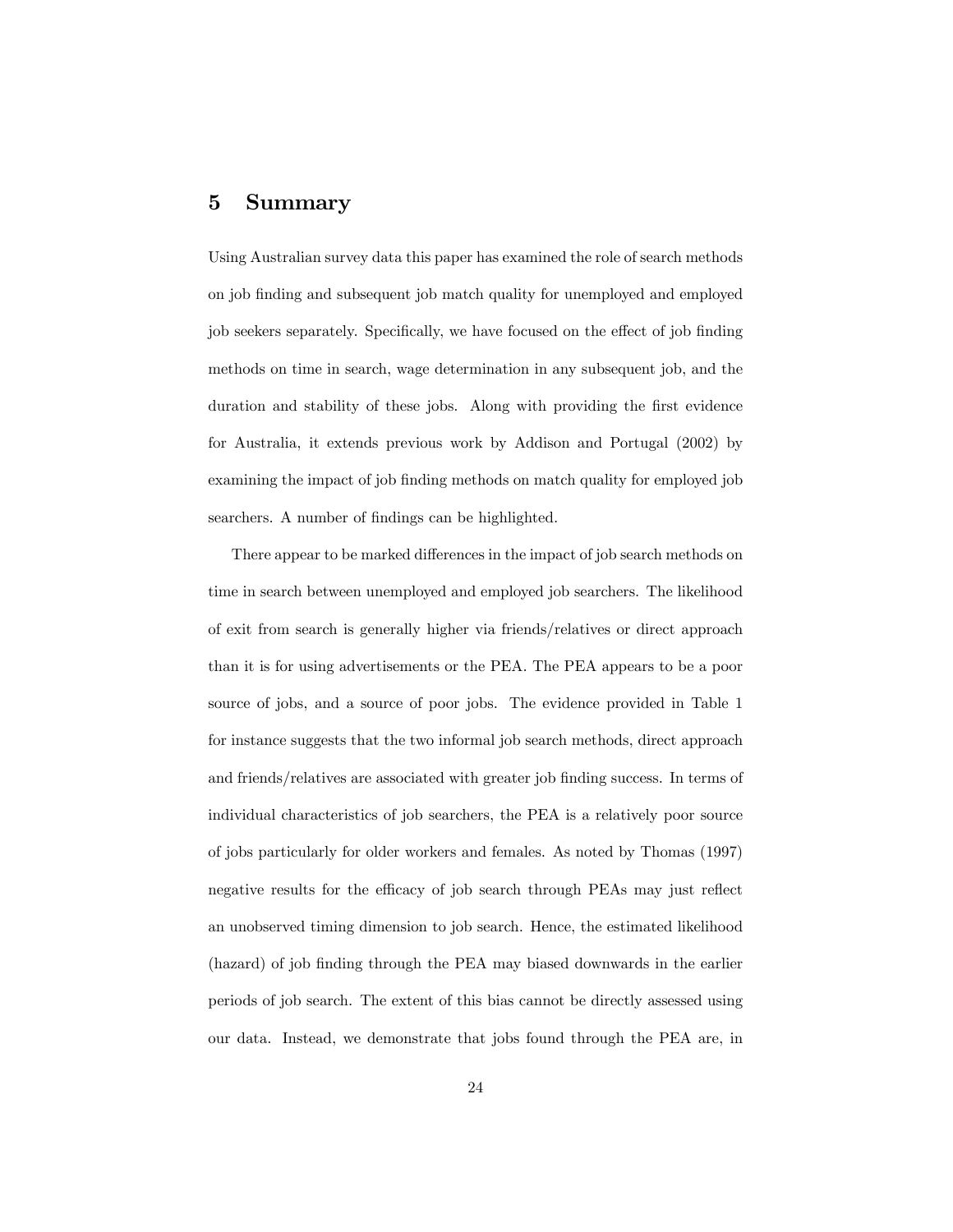general, associated with lower wages. For instance, they are associated with a lower wage than job finding through all other methods except advertisements. This is true for both unemployed and employed job seekers. There is also some evidence that PEA found jobs are associated with subsequent shorter durations.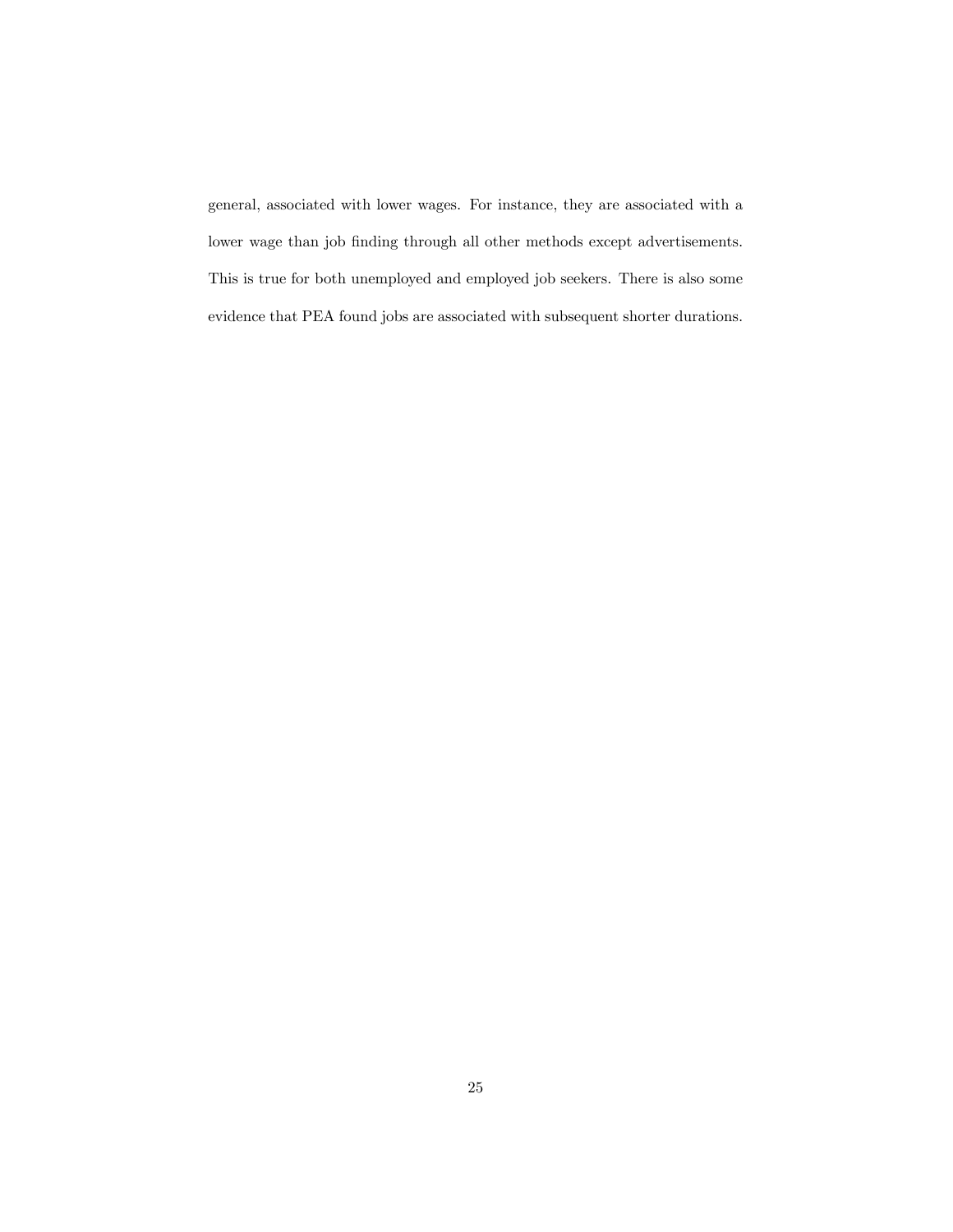# References

- Australian Bureau of Statistics (1996). Standards for Labour Market Statistics, Cat. No. 1288.0, AGPS, Canberra.
- Australian Bureau of Statistics (1999). Survey of Employment and Unemployment Patterns, 1994-1997 CURF User Guide, AGPS, Canberra.
- Addison, J. and Portugal, P. (2002). Job Search Methods and Outcomes, Oxford Economic Papers, Vol. 54, pp. 505-533.
- Andrews, M., Bradley, S. and Stott, D. (2002). Matching the Demand for and the Supply of Training in the School-to-Work Transition, Economic Journal, Vol. 112, pp. 201-219.
- Bentolila, S., Michelacci, C. and Suarez, J. (2009) Social Contacts and Occupational Choice, Economica (forthcoming).
- Bishop, J. (1993). Improving Job-Worker Matching in the US Labor Market' Brookings Papers on Economic Activity, Microeconomics, Vol. 1, pp. 335-400.
- Blau, D. and Robins, P. (1990). Job Search Outcomes for the Employed and Unemployed, Journal of Political Economy, Vol. 98, pp. 637-655.
- Datcher, L. (1983). The Impact of Informal Networks on Quit Behaviour, Review of Economics and Statistics, Vol. 65, pp. 491-495.
- Datcher-Loury, L. (2006). Some Contacts are More Equal Than Others, Journal of Labor Economics, Vol. 24, pp. 299-318.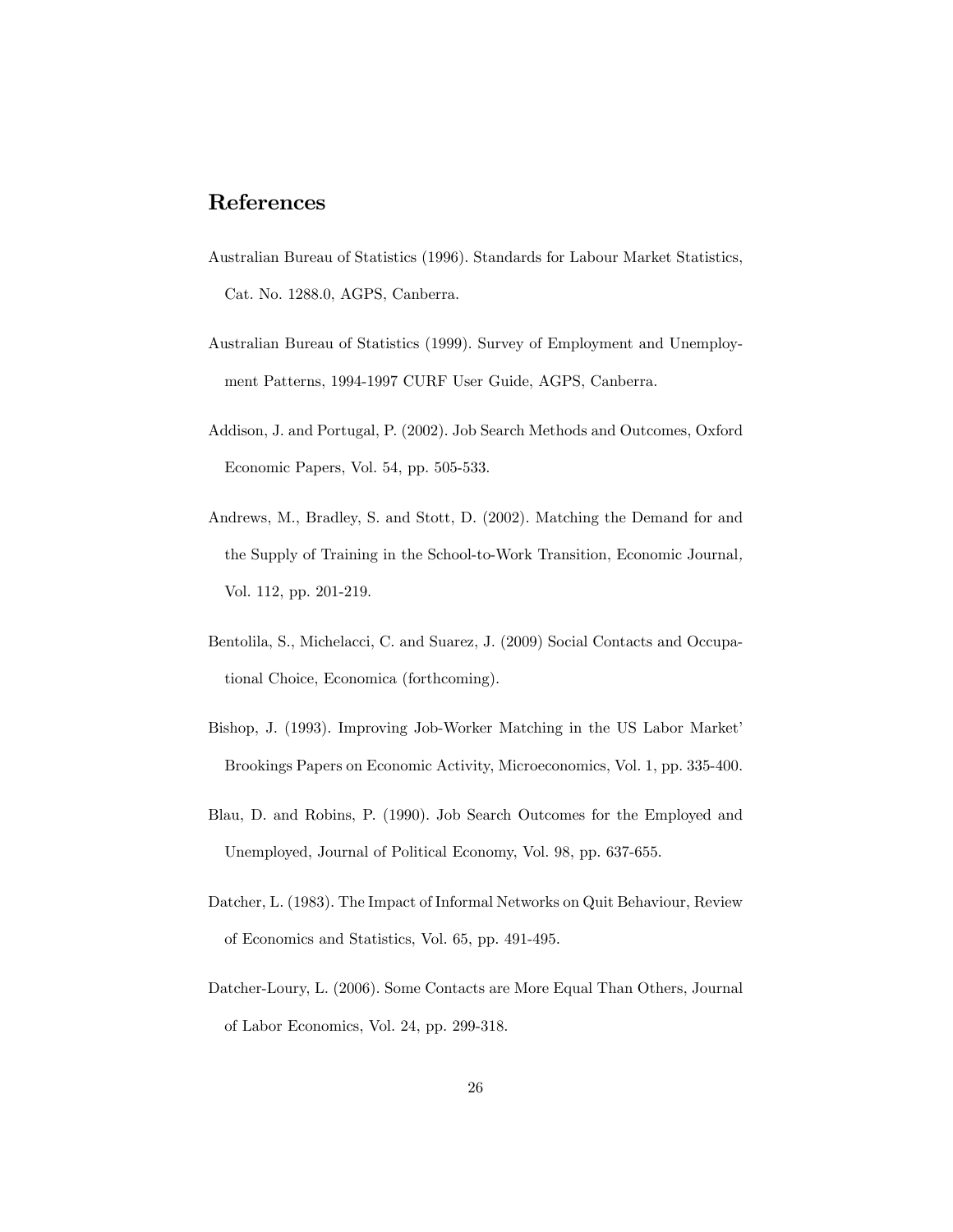- Gregg, P and Wadsworth, J. (1996). How Effective are State Employment Agencies: Jobcentre Use and Job Matching in Britain, Oxford Bulletin of Economics and Statistics, Vol. 58, pp. 43-67.
- Heckman, J. (1979). Sample Selection Bias as a Specification Error, Econometrica, Vol. 47, pp. 153-161.
- Holzer, H. J. (1987a). Job Search by Employed and Unemployed Youth, Industrial and Labor Relations Review, Vol. 40, pp. 601-611.
- Holzer, H. J. (1987b). Informal Job Search and Black Youth Unemployment, The American Economic Review, Vol. 77, pp. 446-452.
- Holzer, H. J. (1988). Search Method Use by Unemployed Youth, Journal of Labor Economics, Vol. 6, pp. 1-19.
- Jovanovic, B. (1979). Job Matching and the Theory of Turnover, Journal of Political Economy, Vol. 87, pp. 972-990.
- Kugler, A. (2003). Employer Referrals and Efficiency Wages, Labour Economics, Vol. 10, pp. 531-556.
- Le, A. T. and Miller, P. W. (1998). The ABS Survey of Employment and Unemployment Patterns, Australian Economic Review, Vol. 31, pp. 290-297.
- Loury, L.D. (2006). Some Contacts are More Equal Than Others, Journal of Labor Economics, Vol. 24, pp. 299-318.
- Montgomery, J. (1991). Social Networks and Labour Market Outcomes: Toward an Economic Analysis, American Economic Review, Vol. 81, pp. 1408-1418.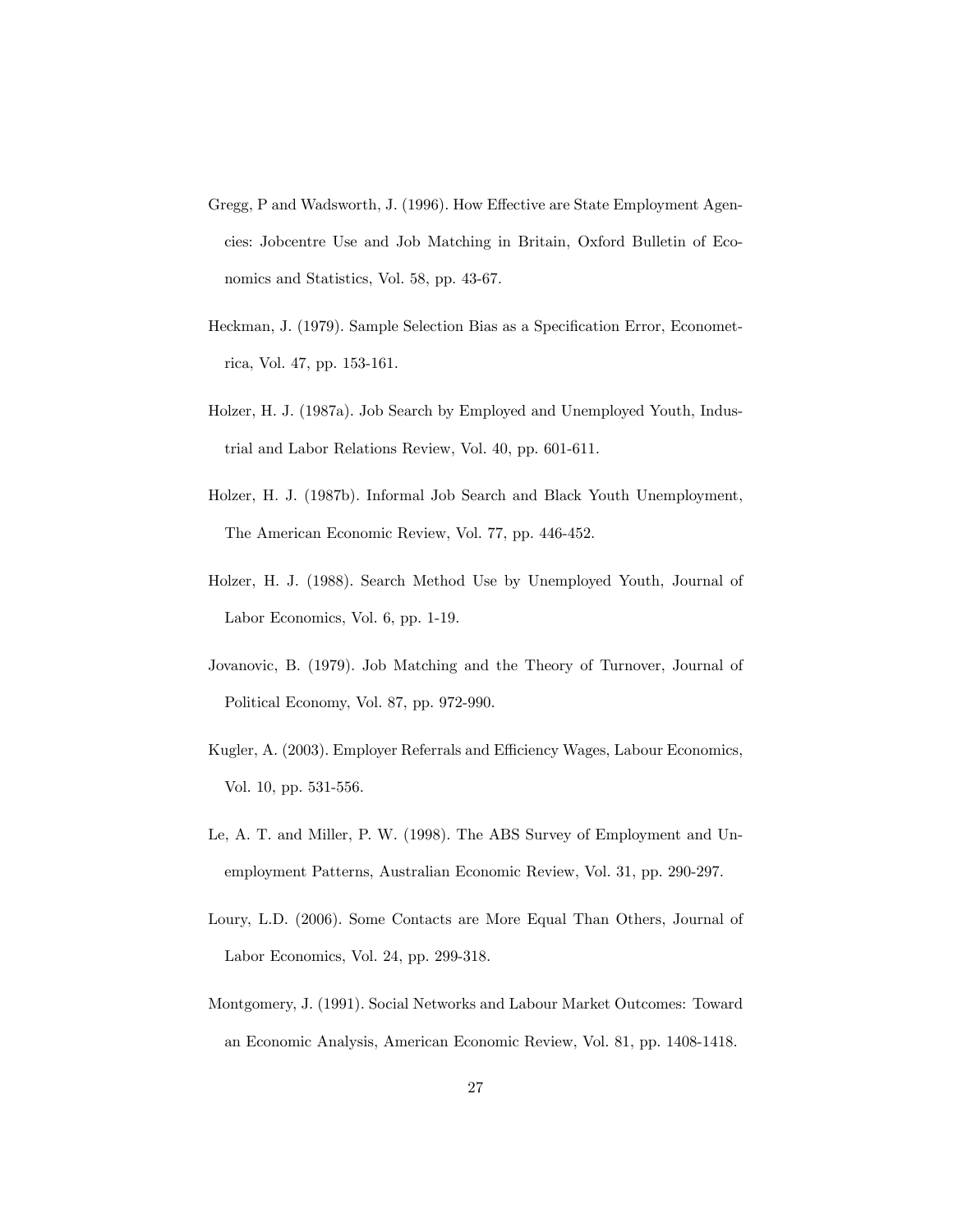- Osberg, L. (1993). Fishing in Different Pools: Job-Search Strategies and Job-Finding Success in Canada in the Early 1980s, Journal of Labor Economics, Vol. 11, pp. 348-386.
- Pissarides, C., (1994). Search Unemployment With On-the-job Search. Review of Economic Studies, Vol. 61, pp.  $275-457$ .
- Ports, M. (1993). Trends in Job Search Methods, Monthly Labor Review, Vol 116, pp. 63-67.
- Pries, M. (2004). Persistence of Employment Fluctuations: A Model of Recurring Job Loss, Review of Economic Studies, Vol. 71, pp. 193-215.
- Simon, C. and Warner, T. (1992). Matchmaker, Matchmaker: The Effect of Old Boy Networks on Job Match Quality, Earnings and Tenure, Journal of Labor Economics, Vol. 10, pp. 306-330.
- Thomas,J. (1997). PEAs and Unemployment Spells: Reconciling the Experimental and Nonexperimental Evidence, Industrial and Labor Relations Review, Vol. 50, pp. 667- 683.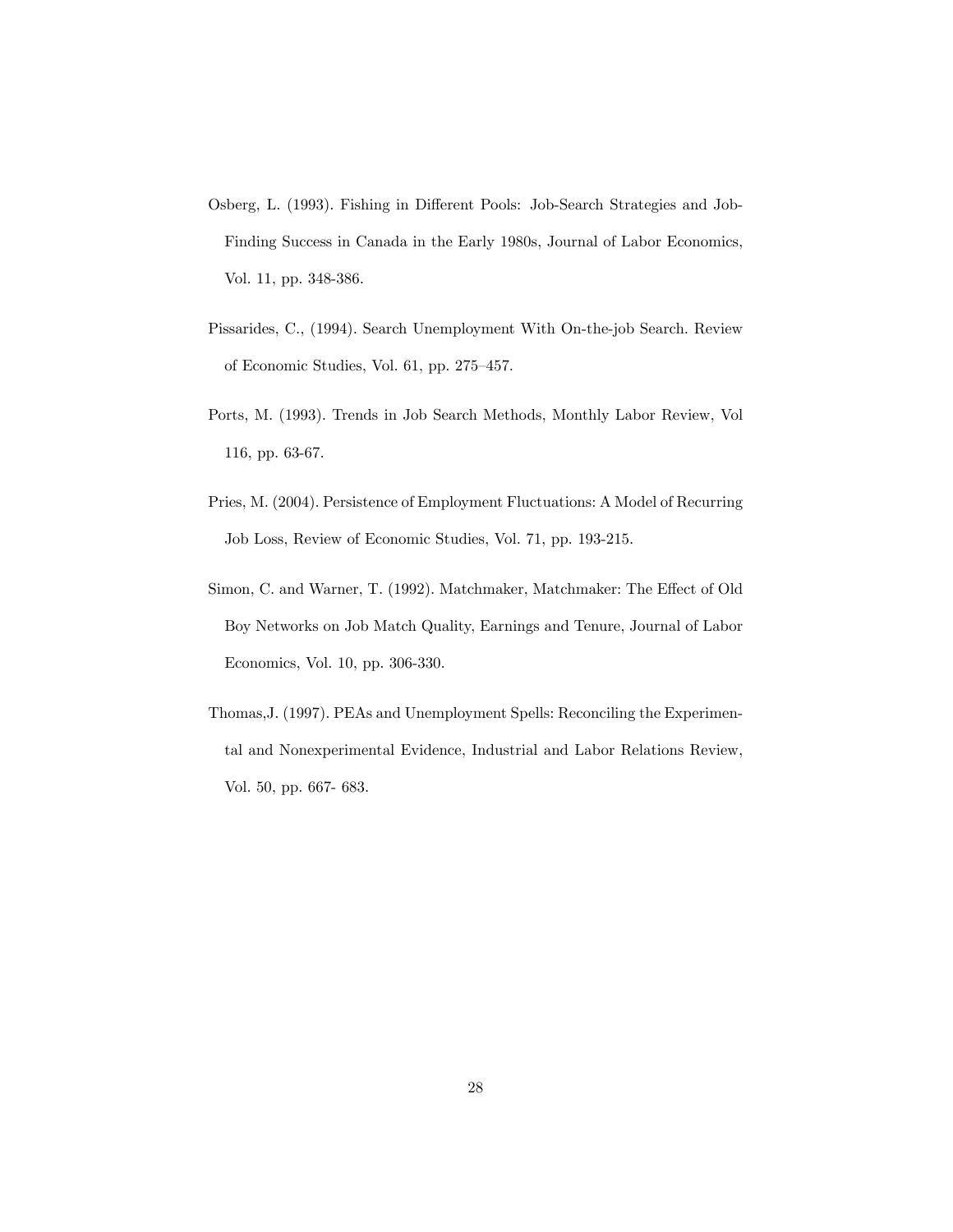

Figure 1: Estimated Baseline Hazards by Job Search Method, Unemployed Sample.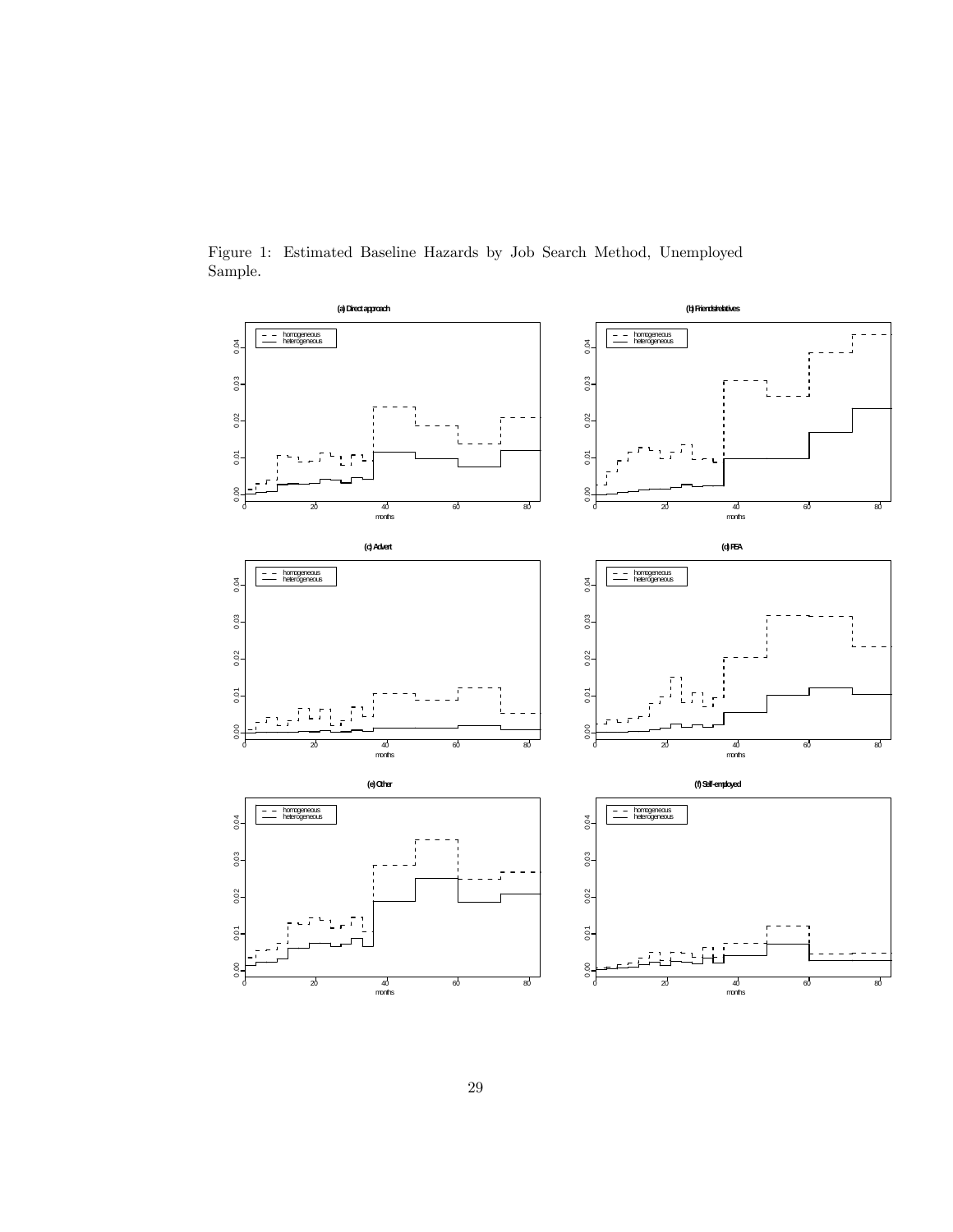

Figure 2: Estimated Baseline Hazards by Job Search Method, Employed Sample.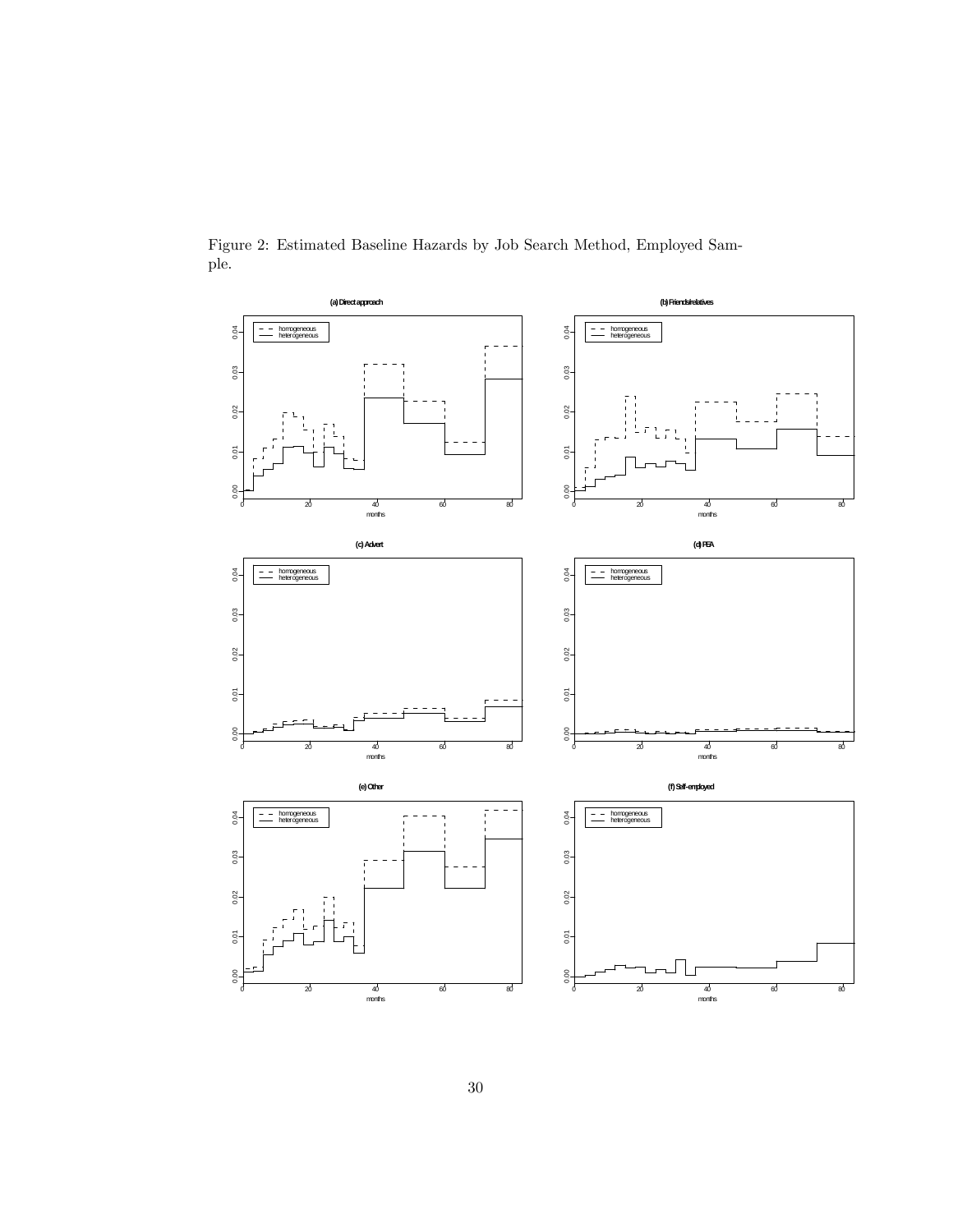| Table 1: Summary of Job Search Methods, Unemployed Job Searchers |              |               |                                |  |  |  |  |
|------------------------------------------------------------------|--------------|---------------|--------------------------------|--|--|--|--|
|                                                                  | Number Using | Number $(\%)$ | Number $(\%)$ using job search |  |  |  |  |
|                                                                  | Method       | Finding Job   | method that report job         |  |  |  |  |
| Job Search Method                                                |              |               | finding by that method         |  |  |  |  |
| Direct Employer Contact                                          | 2307         | 1576 (68.3)   | 478(20.7%)                     |  |  |  |  |
| Advertisement                                                    | 1042         | 739 (70.9)    | 62 $(6.0\%)$                   |  |  |  |  |
| PEA                                                              | 2403         | 1592(66.3)    | $307(12.8\%)$                  |  |  |  |  |
| Friends / Relatives                                              | 1203         | 843 (70.1)    | $248(20.6\%)$                  |  |  |  |  |
| Other                                                            | 411          | 302(73.5)     | 32 (7.8%)                      |  |  |  |  |
| Average Number of Search Methods Used $= 2.79$                   |              |               |                                |  |  |  |  |
| Number of Observations $= 2.543$                                 |              |               |                                |  |  |  |  |
| Source: SEUP.                                                    |              |               |                                |  |  |  |  |

Table 1: Summary of Job Search Methods, Unemployed Job Searchers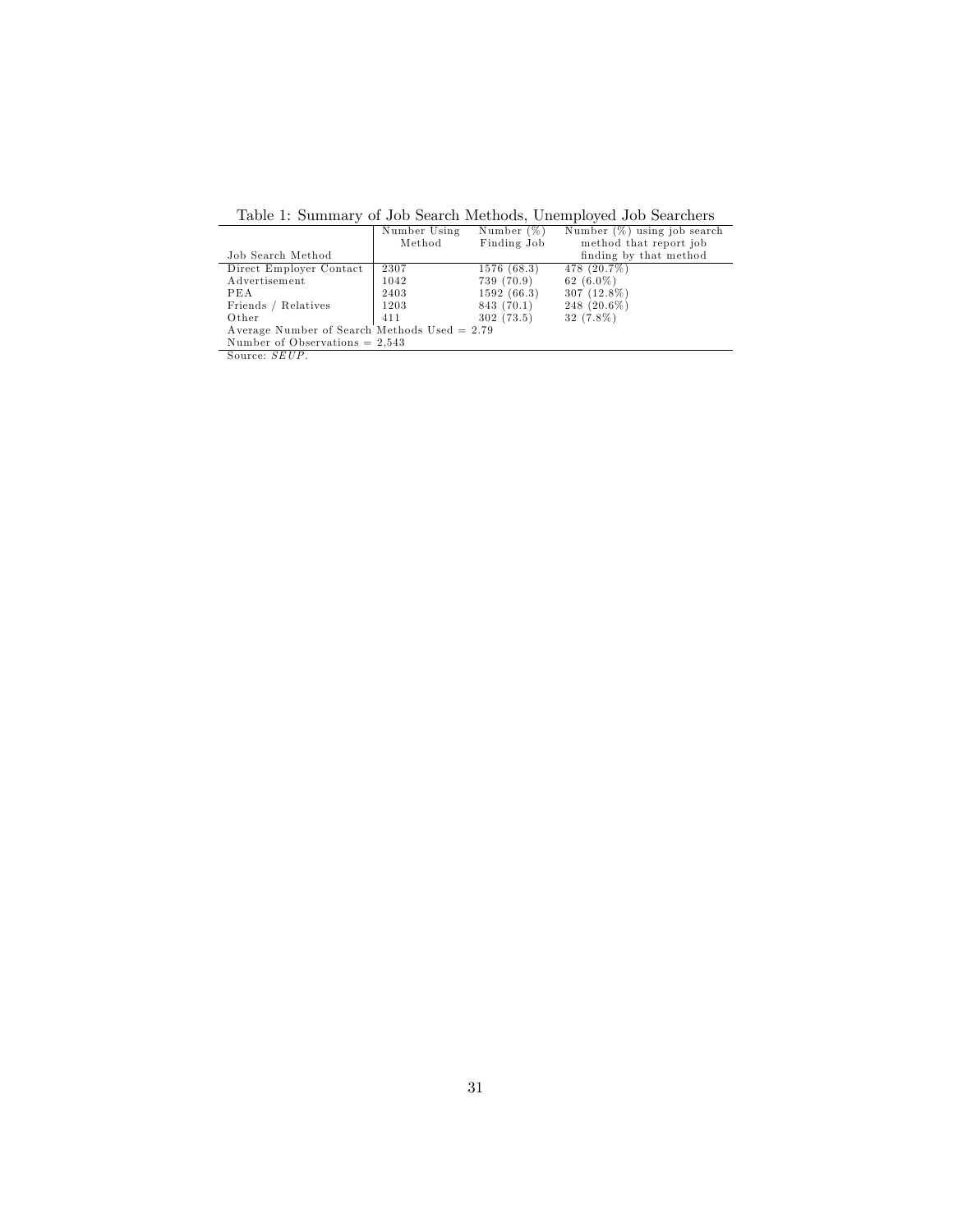|                     |                 |               | Unemployed |                   |        |
|---------------------|-----------------|---------------|------------|-------------------|--------|
|                     | Direct Approach | Advertisement | PEA        | Friends/Relatives | Other  |
| Tenure (days)       | 186             | 172           | 157        | 175               | 167    |
| Weekly Wage (\$AUD) | 415.80          | 389.52        | 368.42     | 281.14            | 338.12 |
| Observations        | 1559            |               |            |                   |        |
|                     |                 |               | Employed   |                   |        |
| Tenure (days)       | 261             | 304           | 251        | 282               | 281    |
| Weekly Wage (\$AUD) | 358.86          | 426.79        | 328.12     | 339.30            | 410.09 |
| Observations        | 1336            |               |            |                   |        |

Table 2: Tenure and Wages, Destination Job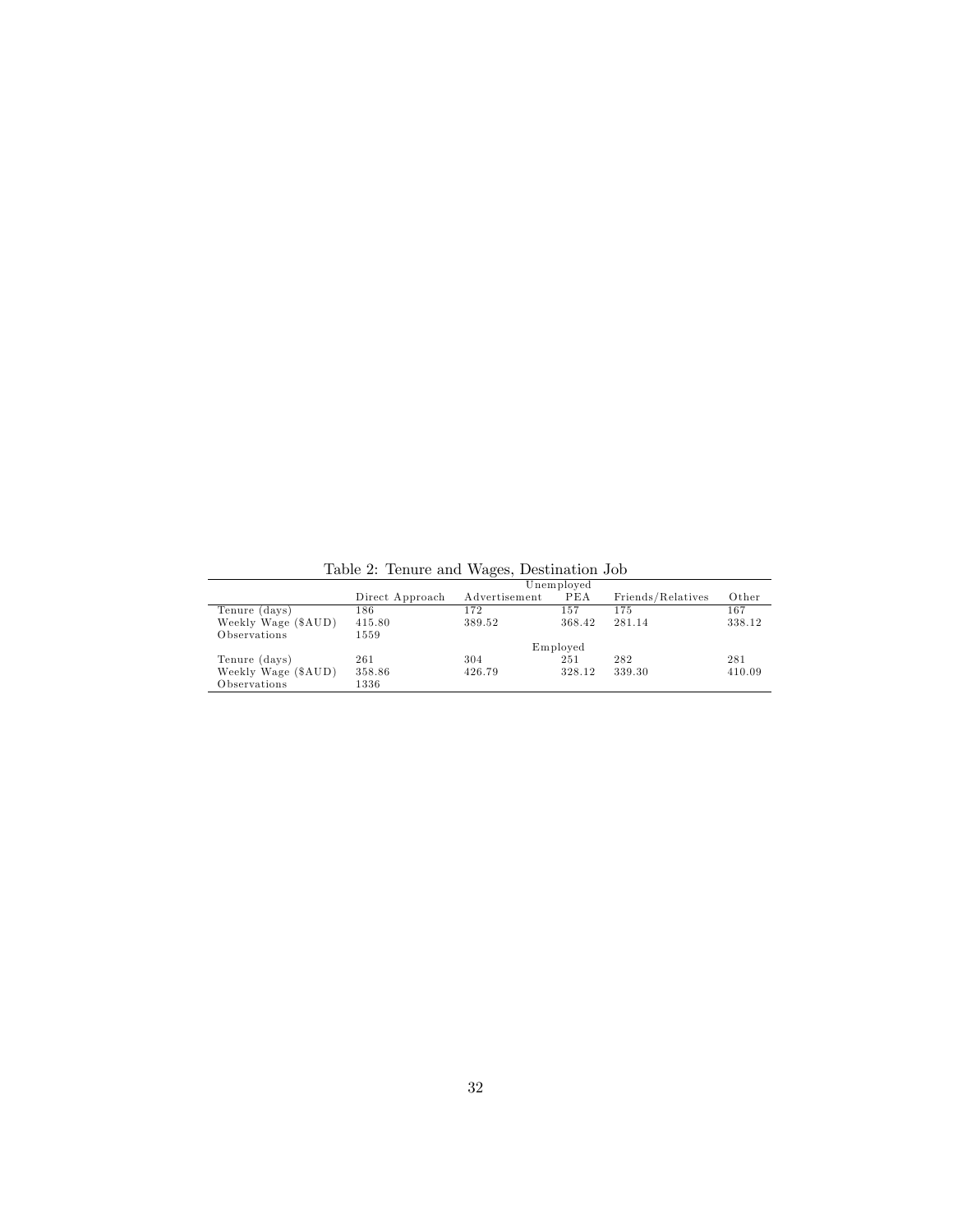|                                                  |                                                                                                                                                                                                                                                                                                                                                                                                 | Topic of Contract in the House House of the Contract Structure of the Contract of the Contract of the Contract of the House of the Contract of the Contract of the Contract of the Contract of the Contract of the Contract of |                                                                                                                                                        |                                                                                                                                                                                                          |                                                                                                                                                                                                                                                                                                                                                                                                                                                                     |
|--------------------------------------------------|-------------------------------------------------------------------------------------------------------------------------------------------------------------------------------------------------------------------------------------------------------------------------------------------------------------------------------------------------------------------------------------------------|--------------------------------------------------------------------------------------------------------------------------------------------------------------------------------------------------------------------------------|--------------------------------------------------------------------------------------------------------------------------------------------------------|----------------------------------------------------------------------------------------------------------------------------------------------------------------------------------------------------------|---------------------------------------------------------------------------------------------------------------------------------------------------------------------------------------------------------------------------------------------------------------------------------------------------------------------------------------------------------------------------------------------------------------------------------------------------------------------|
|                                                  | Approach<br>Direct                                                                                                                                                                                                                                                                                                                                                                              | Friends/Relatives                                                                                                                                                                                                              | $_{\rm Advert}$                                                                                                                                        | PEA                                                                                                                                                                                                      | Other                                                                                                                                                                                                                                                                                                                                                                                                                                                               |
|                                                  | xits)<br>(309 E)                                                                                                                                                                                                                                                                                                                                                                                | $(425$ Exits)                                                                                                                                                                                                                  | $(144$ Exits)                                                                                                                                          | $(309$ Exits)                                                                                                                                                                                            | $(422 \text{ Exits})$                                                                                                                                                                                                                                                                                                                                                                                                                                               |
| Age 25 to 29                                     | 0.09(0.19)<br>$0.22$ [                                                                                                                                                                                                                                                                                                                                                                          | $-0.57*$ [-0.11] (0.16)                                                                                                                                                                                                        | $0.27$ [0.03] $(0.27)$                                                                                                                                 | $0.28[-0.02]$ $(0.18)$                                                                                                                                                                                   | $0.23[-0.01](0.16)$                                                                                                                                                                                                                                                                                                                                                                                                                                                 |
| Age 30 to $34$                                   | [0.08](0.21)<br>0.14                                                                                                                                                                                                                                                                                                                                                                            | $-0.77*$ $[-0.09]$ $(0.17)$                                                                                                                                                                                                    | $0.08$ [0.03] $(0.30)$                                                                                                                                 | $\begin{bmatrix} -0.02 \\ 0.20 \end{bmatrix} \begin{bmatrix} 0.20 \\ 0.20 \end{bmatrix}$<br>$0.59*$                                                                                                      | $0.57*$ [-0.02] $(0.18)$                                                                                                                                                                                                                                                                                                                                                                                                                                            |
| Age 35 to 39                                     | $0.09$ $(0.20)$<br>$0.03$ [f                                                                                                                                                                                                                                                                                                                                                                    | $-0.65*$ $[-0.09]$ $(0.17)$                                                                                                                                                                                                    |                                                                                                                                                        | $0.58*$                                                                                                                                                                                                  | $0.30***$ [0.01] (0.17                                                                                                                                                                                                                                                                                                                                                                                                                                              |
| Age $40$ to $44$                                 |                                                                                                                                                                                                                                                                                                                                                                                                 |                                                                                                                                                                                                                                |                                                                                                                                                        | $\begin{bmatrix} -0.07 \\ 0.10 \\ 0.06 \end{bmatrix} \begin{bmatrix} 0.22 \\ 0.25 \end{bmatrix}$<br>$0.91*$                                                                                              |                                                                                                                                                                                                                                                                                                                                                                                                                                                                     |
| Age 45 to 49                                     | $\begin{array}{l} -0.10 \left[ 0.20 \right) \\ -0.15 \left[ 0.11 \right] \left( 0.22 \right) \\ -0.83^{*} \left[ 0.09 \right] \left( 0.23 \right) \\ -0.83^{*} \left[ 0.09 \right] \left( 0.23 \right) \\ -0.83^{*} \left[ 0.09 \right] \left( 0.23 \right) \\ 0.06 \left[ -0.05 \right] \left( 0.16 \right) \\ 0.22 \left[ 0.03 \right] \left( 0.14 \right) \\ -0.47^{*} \left[ -0.05 \right]$ | $-0.86*$ $[-0.09]$ $(0.17)$<br>$-1.08*$ $[-0.13]$ $(0.21)$                                                                                                                                                                     | $\begin{array}{c} -0.15\:[0.01]\:[0.30)\\ -0.02\:[0.04]\:[0.29)\\ -0.16\:[0.03]\:[0.33)\\ -0.68**\:[0.04]\:[0.34)\\ -0.06\:[0.02]\:[0.17) \end{array}$ | $0.99*$                                                                                                                                                                                                  | $\begin{bmatrix} -0.61* & -0.01 & 0.18 \\ -0.50* & 0.03 & 0.19 \\ -0.84* & 0.07 & 0.19 \end{bmatrix}$                                                                                                                                                                                                                                                                                                                                                               |
| Age 50 to 59                                     |                                                                                                                                                                                                                                                                                                                                                                                                 | $1.68*$ [-0.14] $(0.21)$                                                                                                                                                                                                       |                                                                                                                                                        | $[-0.08]$ $(0.24)$<br>$1.63*$                                                                                                                                                                            |                                                                                                                                                                                                                                                                                                                                                                                                                                                                     |
| Male                                             |                                                                                                                                                                                                                                                                                                                                                                                                 | $0.31*[0.03](0.10)$                                                                                                                                                                                                            |                                                                                                                                                        |                                                                                                                                                                                                          | $(0.10 - -0.02) (0.10)$                                                                                                                                                                                                                                                                                                                                                                                                                                             |
|                                                  |                                                                                                                                                                                                                                                                                                                                                                                                 |                                                                                                                                                                                                                                | $0.36***$ [0.01] (0.22)                                                                                                                                | $\begin{array}{c} 0.37^* \ [0.03] \ (0.12) \\ -0.14[-0.08] \ (0.20) \end{array}$                                                                                                                         |                                                                                                                                                                                                                                                                                                                                                                                                                                                                     |
| Working Partner<br>N <b>on</b> - Working Partner |                                                                                                                                                                                                                                                                                                                                                                                                 | $\begin{array}{c} 0.61* [0.10] \ (0.13) \ 0.05 [ -0.01] \ (0.13) \end{array}$                                                                                                                                                  | $-0.07$ $[-0.003]$ $(0.22)$                                                                                                                            | $0.06$ [-0.01] $(0.15)$                                                                                                                                                                                  |                                                                                                                                                                                                                                                                                                                                                                                                                                                                     |
| <b>NESB</b>                                      | $[-0.05](0.16)$<br>$-0.03](0.16)$                                                                                                                                                                                                                                                                                                                                                               | $0.17$ $[0.12]$ $(0.12)$                                                                                                                                                                                                       | $0.42**$ [-0.01] (0.22)                                                                                                                                | $\begin{array}{c} -0.07\left[0.04\right]\left(0.15\right)\\ 0.01\left[-0.05\right]\left(0.16\right)\\ 0.24\left[-0.01\right]\left(0.15\right)\\ 0.55^{**}\left[0.02\right]\left(0.27\right) \end{array}$ | $\begin{array}{l} 0.20\ \textcolor{red}{\upharpoonright} 0.01\ \textcolor{red}{\upharpoonright} 0.01\ \textcolor{red}{\upharpoonright} 0.01\ \textcolor{red}{\upharpoonright} 0.14)\\ 0.04\ \textcolor{red}{\upharpoonright} 0.002\ \textcolor{red}{\upharpoonright} 0.13)\\ -0.84^*\ \textcolor{red}{\upharpoonright} 0.11\ \textcolor{red}{\upharpoonright} 0.15)\\ 0.34^{**}\ \textcolor{red}{\upharpoonright} 0.02\ \textcolor{red}{\upharpoonright} (0.13)\\ $ |
| Year 12                                          |                                                                                                                                                                                                                                                                                                                                                                                                 | $0.42* [0.05]~(0.12)$<br>$0.17[-0.03]~(0.13)$                                                                                                                                                                                  | $0.26$ [0.001] $(0.23)$                                                                                                                                |                                                                                                                                                                                                          |                                                                                                                                                                                                                                                                                                                                                                                                                                                                     |
| Vocational Training                              | [0.03] (0.15)                                                                                                                                                                                                                                                                                                                                                                                   |                                                                                                                                                                                                                                | $0.26$ [-0.002] $(0.22)$                                                                                                                               |                                                                                                                                                                                                          |                                                                                                                                                                                                                                                                                                                                                                                                                                                                     |
| Diploma                                          | $0.24$ $[-0.05]$ $(0.30)$<br>$0.91*$ $[0.14]$ $(0.22)$                                                                                                                                                                                                                                                                                                                                          | $0.36$ $[-0.03]$ $(0.26)$                                                                                                                                                                                                      | $.51$ [0.003] $(0.40)$                                                                                                                                 |                                                                                                                                                                                                          | $\begin{array}{c} 0.71^{*} \left[ 0.05 \right] \ (0.22) \\ 0.96^{*} \ (0.12] \ (0.21) \end{array}$                                                                                                                                                                                                                                                                                                                                                                  |
| Degree                                           | $[0.14]$ $(0.22)$                                                                                                                                                                                                                                                                                                                                                                               | $-0.25$ $[-0.16]$ $(0.29)$                                                                                                                                                                                                     | $0.83*$ [0.04] $(0.33)$                                                                                                                                | $0.43$ [-0.14] $(0.39)$                                                                                                                                                                                  |                                                                                                                                                                                                                                                                                                                                                                                                                                                                     |
| Capital City/Urban Area                          | $[-0.08]$ $(0.14)$<br>$-0.48*$                                                                                                                                                                                                                                                                                                                                                                  | $0.24***$ [-0.03] (0.13)                                                                                                                                                                                                       | $0.22$ [ $0.02$ ] $(0.26)$                                                                                                                             | $0.03$ [0.03] $(0.18)$                                                                                                                                                                                   | $0.11$ [0.05] $(0.15)$                                                                                                                                                                                                                                                                                                                                                                                                                                              |
| Disability                                       | $[-0.05]$ $(0.15)$<br>$-0.63*$                                                                                                                                                                                                                                                                                                                                                                  | $0.46*$ [-0.01] (0.13)                                                                                                                                                                                                         | $0.57*$ [-0.01] $(0.23)$                                                                                                                               | $0.27**$ [0.03] $(0.14)$                                                                                                                                                                                 | $0.25**$ [0.03] (0.12)                                                                                                                                                                                                                                                                                                                                                                                                                                              |
| <b>Job</b> Seeker                                | $*$ [0.001] $(0.33)$<br>$-0.73**$                                                                                                                                                                                                                                                                                                                                                               | $0.68**$ [0.02] $(0.27)$                                                                                                                                                                                                       | $0.62$ [0.01] $(0.46)$                                                                                                                                 | $0.59$ [0.03] $(0.36)$                                                                                                                                                                                   | $1.06*$ [-0.06] $(0.24)$                                                                                                                                                                                                                                                                                                                                                                                                                                            |
| Log Likelihood                                   |                                                                                                                                                                                                                                                                                                                                                                                                 |                                                                                                                                                                                                                                |                                                                                                                                                        |                                                                                                                                                                                                          |                                                                                                                                                                                                                                                                                                                                                                                                                                                                     |
| Person-Time Observations                         | 28,653                                                                                                                                                                                                                                                                                                                                                                                          |                                                                                                                                                                                                                                |                                                                                                                                                        |                                                                                                                                                                                                          |                                                                                                                                                                                                                                                                                                                                                                                                                                                                     |
| Note: [ ] are the simulated marginal effects; (  |                                                                                                                                                                                                                                                                                                                                                                                                 | ) are the standard errors. *, **, *** indicate statistical significance at the 1%, 5% and 10% level,                                                                                                                           |                                                                                                                                                        |                                                                                                                                                                                                          |                                                                                                                                                                                                                                                                                                                                                                                                                                                                     |

| l<br>I<br>l<br>i<br>l<br>١<br>ו<br>ו |  |
|--------------------------------------|--|
| l                                    |  |
| l                                    |  |
| ı                                    |  |
| i<br>I<br>j                          |  |
|                                      |  |
|                                      |  |
| ļ                                    |  |
|                                      |  |
| I                                    |  |
|                                      |  |
| ׇׇ֕֕֡<br>١                           |  |
|                                      |  |

1 cross-1 have Upstratures – 203000 effects; ( ) are the standard errors.\*,\*\*,\*\*\* indicate statistical significance at the 1%,5% and 10% level,<br>Note: [ ] are the simulated marginal effects; ( ) are the standard errors.\*,\*\* respectively. Exits to self-employment estimated but not reported . Omitted categories are age 20-24, no partner, less than year 12 education and rural area.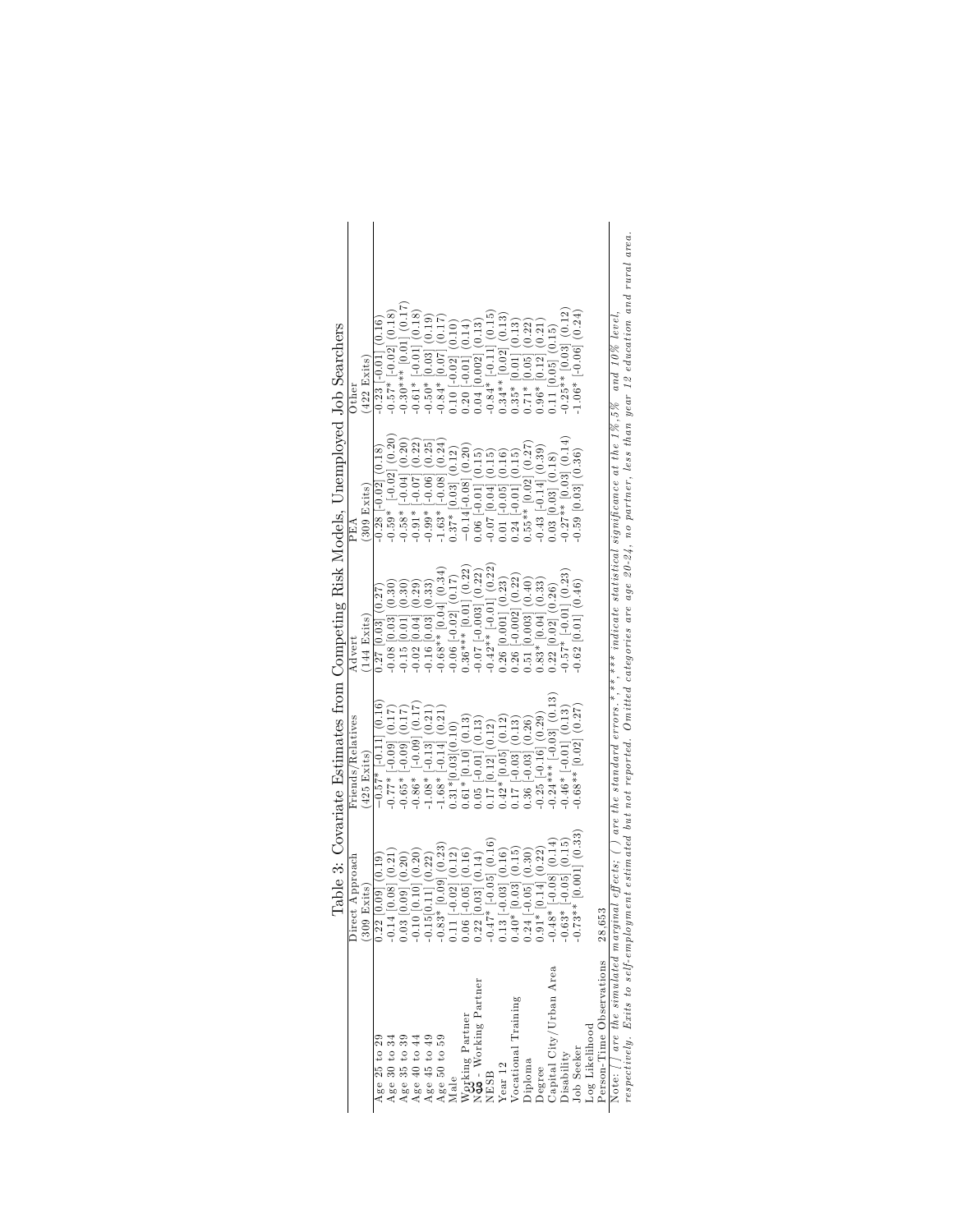|                                                                                                                                                                                                           | capie +. Ooverland Paragognes Home Hounder House House Hounder House House House Hounder House                                                                                                                              |                                                                                                                    |                                                   |                                            |                                                                                                                                  |
|-----------------------------------------------------------------------------------------------------------------------------------------------------------------------------------------------------------|-----------------------------------------------------------------------------------------------------------------------------------------------------------------------------------------------------------------------------|--------------------------------------------------------------------------------------------------------------------|---------------------------------------------------|--------------------------------------------|----------------------------------------------------------------------------------------------------------------------------------|
|                                                                                                                                                                                                           | Direct Approach                                                                                                                                                                                                             | Friends/Relatives                                                                                                  | Advert                                            | PEA                                        | Other                                                                                                                            |
|                                                                                                                                                                                                           | 336 exits                                                                                                                                                                                                                   | 290 Exits                                                                                                          | $(186 \text{ exits})$                             | $(122$ Exits)                              | $(446$ Exits                                                                                                                     |
| ooking for a Job                                                                                                                                                                                          | $1.35*[-0.01](0.21)$                                                                                                                                                                                                        | $0.88*$ [0.04] (0.22)                                                                                              | $1.57*$ [0.01] $(0.29)$                           | $2.22[-0.00](0.53)$                        | $0.73*[0.06](0.16)$                                                                                                              |
|                                                                                                                                                                                                           | $-0.36**$ $[-0.01](0.18)$                                                                                                                                                                                                   | $-0.18[0.04](0.18)$                                                                                                | $-0.16[0.01]$ $(0.23)$                            | $-0.58**[-0.001](0.28)$                    | $-0.44*[-0.06](0.17)$                                                                                                            |
| ${\rm Age \ 25 \ to \ 29} \ {\rm Age \ 30 \ to \ 34} \ {\rm Age \ 35 \ to \ 34} \ {\rm Age \ 40 \ to \ 44} \ {\rm Age \ 45 \ to \ 49} \ {\rm Age \ 50 \ to \ 59} \ {\rm Age \ 50 \ to \ 59} \ {\rm Mala}$ | $-0.57*[-0.02]~(0.19)$<br>$-0.56~[0.02]~(0.19)$                                                                                                                                                                             | $-0.50**$ $[-0.01]$ $(0.21)$<br>$-0.59*$ $[0.01]$ $(0.21)$                                                         | $-0.56**[-0.01](0.28)$<br>$-0.63**[-0.001](0.28)$ | $-0.82**[-0.002](0.35)$                    | $-0.44*[0.01](0.16)$<br>0.74 $*[0.05](0.17)$                                                                                     |
|                                                                                                                                                                                                           |                                                                                                                                                                                                                             |                                                                                                                    |                                                   | $-0.78**$ $\left[-0.001\right](0.36)$      |                                                                                                                                  |
|                                                                                                                                                                                                           |                                                                                                                                                                                                                             |                                                                                                                    | $-0.51***[0.01](0.27)$<br>$-0.46[0.02](0.28)$     | $-0.99*[-0.001](0.38)$                     | $-0.73*[0.02](0.18)$<br>$-0.95*[0.03](0.20)$                                                                                     |
|                                                                                                                                                                                                           | $\begin{bmatrix} -0.94*[-0.02] & (0.22) \\ -1.15* & [-0.06] & (0.25) \end{bmatrix}$                                                                                                                                         | $-0.96*$ $\begin{bmatrix} -0.03 \ 0.25 \end{bmatrix}$<br>$-0.73*$ $\begin{bmatrix} 0.04 \ 0.25 \end{bmatrix}$      |                                                   | $-0.91**$ $-0.0002$ $(0.39$                |                                                                                                                                  |
|                                                                                                                                                                                                           | $-1.48*$ $[-0.06]$ $(0.25)$                                                                                                                                                                                                 | $-1.25*$ $[-0.01]$ $(0.25)$                                                                                        | $-1.29*[-0.004]$ (0.28                            | $-1.09*[0.001](0.36)$                      | $-1.09*[0.05](0.19)$                                                                                                             |
|                                                                                                                                                                                                           |                                                                                                                                                                                                                             | $0.10$ [0.04] $(0.13)$                                                                                             | 0.04[0.01](0.16)                                  | 0.13[0.001](0.20)                          |                                                                                                                                  |
| <b>Norking Partner</b>                                                                                                                                                                                    | $\begin{bmatrix} -0.06 \end{bmatrix} \begin{bmatrix} 0.004 \end{bmatrix} \begin{bmatrix} 0.12 \end{bmatrix}$<br>$\begin{bmatrix} 0.101 \end{bmatrix} \begin{bmatrix} 0.02 \end{bmatrix} \begin{bmatrix} 0.14 \end{bmatrix}$ | $-0.28***[-0.09]$ (0.15)                                                                                           | $-0.24[-0.02](0.18)$                              | $-0.43[-0.003](0.26)$                      | $\begin{array}{c} -0.22**[-0.06](0.11) \ 0.33* [0.10](0.11) \end{array}$                                                         |
| Non - Working Partner                                                                                                                                                                                     |                                                                                                                                                                                                                             | $\begin{bmatrix} -0.17 & -0.04 & 0.18 \ 0.13 & 0.07 & 0.17 \end{bmatrix}$                                          | $-0.39[-0.02](0.25)$<br>$-0.70*[-0.03](0.27)$     | $0.32[0.002](0.21)$<br>$0.34[0.002](0.23)$ | 0.07[0.04](0.16)                                                                                                                 |
| NESB                                                                                                                                                                                                      | $\begin{bmatrix} 0.02 & [0.01] & (0.17) \\ 0.31*** & [-0.04] & (0.18) \end{bmatrix}$                                                                                                                                        |                                                                                                                    |                                                   |                                            | $-0.22[-0.03](0.15)$                                                                                                             |
|                                                                                                                                                                                                           | $-0.09[-0.01](0.16)$                                                                                                                                                                                                        |                                                                                                                    | $-0.58*[-0.03](0.26)$                             | $-0.46[-0.002](0.29)$                      | 0.16[0.08](0.13)                                                                                                                 |
| $\begin{array}{c} \rm Disability \\ \rm Year \ 12 \end{array}$                                                                                                                                            | $-0.04$ $[-0.01]$ $(0.16)$                                                                                                                                                                                                  | $-0.21[-0.04](0.18)$<br>0.06 $[0.02](0.16)$                                                                        | 0.16[0.01](0.22)                                  | 0.29[0.002](0.25)                          | $-0.08[-0.02](0.14$                                                                                                              |
| Vocational Training                                                                                                                                                                                       | $-0.20[-0.03]$ (0.15)<br>$-0.47**+[0.09]$ (0.26)                                                                                                                                                                            | $0.03$ [ $0.02$ ] $(0.16)$                                                                                         | 0.14[0.01](0.21)                                  | $0.45***$ [0.003] $(0.24)$                 | $-0.11[-0.01](0.13)$                                                                                                             |
| Oiploma                                                                                                                                                                                                   |                                                                                                                                                                                                                             | $-0.08[0.01]$ $(0.25)$                                                                                             | $-0.08[0.002](0.32)$                              | 0.44[0.003](0.36)                          | 0.01[0.05](0.19)                                                                                                                 |
|                                                                                                                                                                                                           | $0.07$ [-0.01] $(0.21)$                                                                                                                                                                                                     | $0.02$ $[-0.03]$ $(0.24)$                                                                                          | $0.55**[0.02](0.26)$                              | $-0.18[-0.002](0.42)$                      | 0.22[0.05](0.17)                                                                                                                 |
| Degree<br>Capital City<br>Prof / Manager<br>Para-Professional                                                                                                                                             | $\begin{bmatrix} -0.16 & [0.01] & (0.15) \\ -0.19 & [0.02] & (0.21) \end{bmatrix}$                                                                                                                                          | $0.29**[-0.05]$ (0.16)                                                                                             | 0.25[0.02](0.23)                                  | $0.94**$ [0.01](0.40)                      | $\begin{array}{c} 0.02\, [0.05]\, (0.14)\\ 0.02\, [0.08]\, (0.18)\\ 0.11\, [0.02]\, (0.14)\\ 0.08\, [0.04]\, (0.13) \end{array}$ |
|                                                                                                                                                                                                           |                                                                                                                                                                                                                             | $-0.69*[-0.13]$ $(0.26)$                                                                                           | 0.15[0.02](0.28)                                  | $-0.82***$ $[-0.004](0.44)$                |                                                                                                                                  |
|                                                                                                                                                                                                           | $0.01$ [0.003] (0.15)<br>-0.26***[-0.04] (0.14)                                                                                                                                                                             | $\begin{bmatrix} -0.21 & -0.06 & 0.17 \end{bmatrix}$<br>$\begin{bmatrix} 0.17 & 0.16 & -0.03 & 0.15 \end{bmatrix}$ | $0.38**[0.02](0.22)$                              | $-0.53**$ [0.004] (0.27)                   |                                                                                                                                  |
|                                                                                                                                                                                                           |                                                                                                                                                                                                                             |                                                                                                                    | 0.21[0.01](0.20)                                  | $-0.04[-0.00001](0.22)$                    |                                                                                                                                  |
| uction<br>$In termediate SkillManufacturing/Construct$                                                                                                                                                    | $0.08[-0.02](0.21)$                                                                                                                                                                                                         | $0.20$ [0.04] $(0.22)$                                                                                             | 0.30[0.01](0.31)                                  | 0.41[0.002](0.37                           | 0.06[0.01](0.19)                                                                                                                 |
| Services<br>Job Seeker                                                                                                                                                                                    | $(0.05 \; [0.01] \; (0.17))$                                                                                                                                                                                                | $0.06$ [0.01] $(0.19)$                                                                                             | 0.35[0.02](0.26)                                  | 0.36[0.002](0.32)                          | $-0.02[-0.2](0.15)$                                                                                                              |
|                                                                                                                                                                                                           | $.70*$ [0.01] (0.13)                                                                                                                                                                                                        | $0.72*[0.02](0.22)$                                                                                                | $0.57**[-0.004](0.26)$                            | $.22[0.003]$ $(0.44$                       | $0.62*[-0.02](0.17)$                                                                                                             |
| Log Likelihood<br>Person - Time Observations                                                                                                                                                              | 1304.49                                                                                                                                                                                                                     | 1200.47                                                                                                            |                                                   | 534.84                                     | 1564.46                                                                                                                          |
|                                                                                                                                                                                                           | 31.820                                                                                                                                                                                                                      |                                                                                                                    |                                                   |                                            |                                                                                                                                  |
| Note: [] are the simulated marginal effects; ( ) are the standard errors. *,**,*** indicate statistical significance at the                                                                               |                                                                                                                                                                                                                             |                                                                                                                    |                                                   |                                            |                                                                                                                                  |

| ו<br>ו<br> <br> <br> <br>j     |
|--------------------------------|
|                                |
| l<br>$\overline{a}$            |
|                                |
| ļ                              |
| J<br>Ì                         |
| ļ<br>j                         |
| $\ddot{\phantom{a}}$<br>Ì<br>١ |
|                                |

are age 20 -24 , no partner , less than year 12 educa tion , low sk ill occupa tion , pr im ary industry and rural area . 1%,5% and 10% tevel, respectively. Exits to self-employment estimated but not reported. Omitted categories<br>are age 20-24, no partner, less than year 12 education, low skill occupation, primary industry and rural area.  $1\%, 5\%$  and  $10\%$  level, respectively. Exits to self-employment estimated but not reported. Omitted categories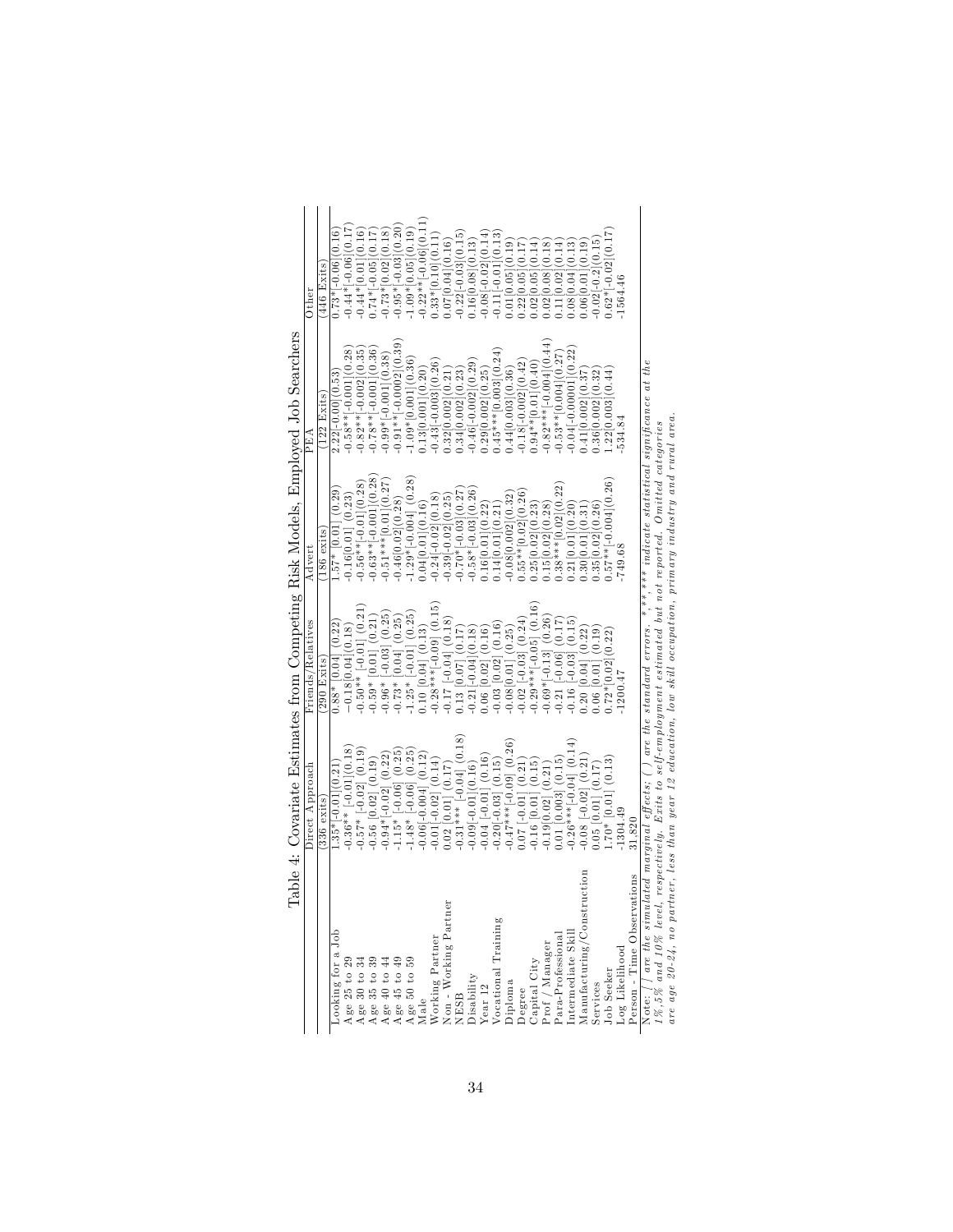Table 5: Wage Estimates, Destination Job

|                   |                 |               | Table 9. Wage Estimates, Destination Job |                            |
|-------------------|-----------------|---------------|------------------------------------------|----------------------------|
|                   | Unemploved      | Employed      | Heckman - Unemployed                     | FE Employed                |
| Direct Approach   | $0.14*[0.03]$   | $0.13*[0.04]$ | $0.14*$ [0.04]                           | 0.07[0.05]                 |
| Friends/Relatives | $0.11*[0.03]$   | $0.12*[0.04]$ | $0.10*$ [0.04]                           | $0.24*[0.05]$              |
| Advertisement     | 0.02[0.05]      | $0.14*[0.05]$ | $-0.01$ [0.05]                           | $0.002$ [0.06]             |
| Other             | $0.07**$ [0.03] | $0.15*[0.04]$ | $0.05$ [0.04]                            |                            |
| Constant          |                 | $2.10*[0.08]$ | $1.85*$ [0.09]                           |                            |
|                   | 0.12            | 0.24          |                                          | 0.06                       |
| Observations      | 1559            | 1336          | 1559                                     | $21697$ (4576 individuals) |

Note: [] are Huber-White robust standard errors. \*,\*\*,\*\*\* indicate statistical significance at the 1%,5% and 10% level, respective<br>Controls included but not reported: age, gender, partner, ethnicity, education, occupation,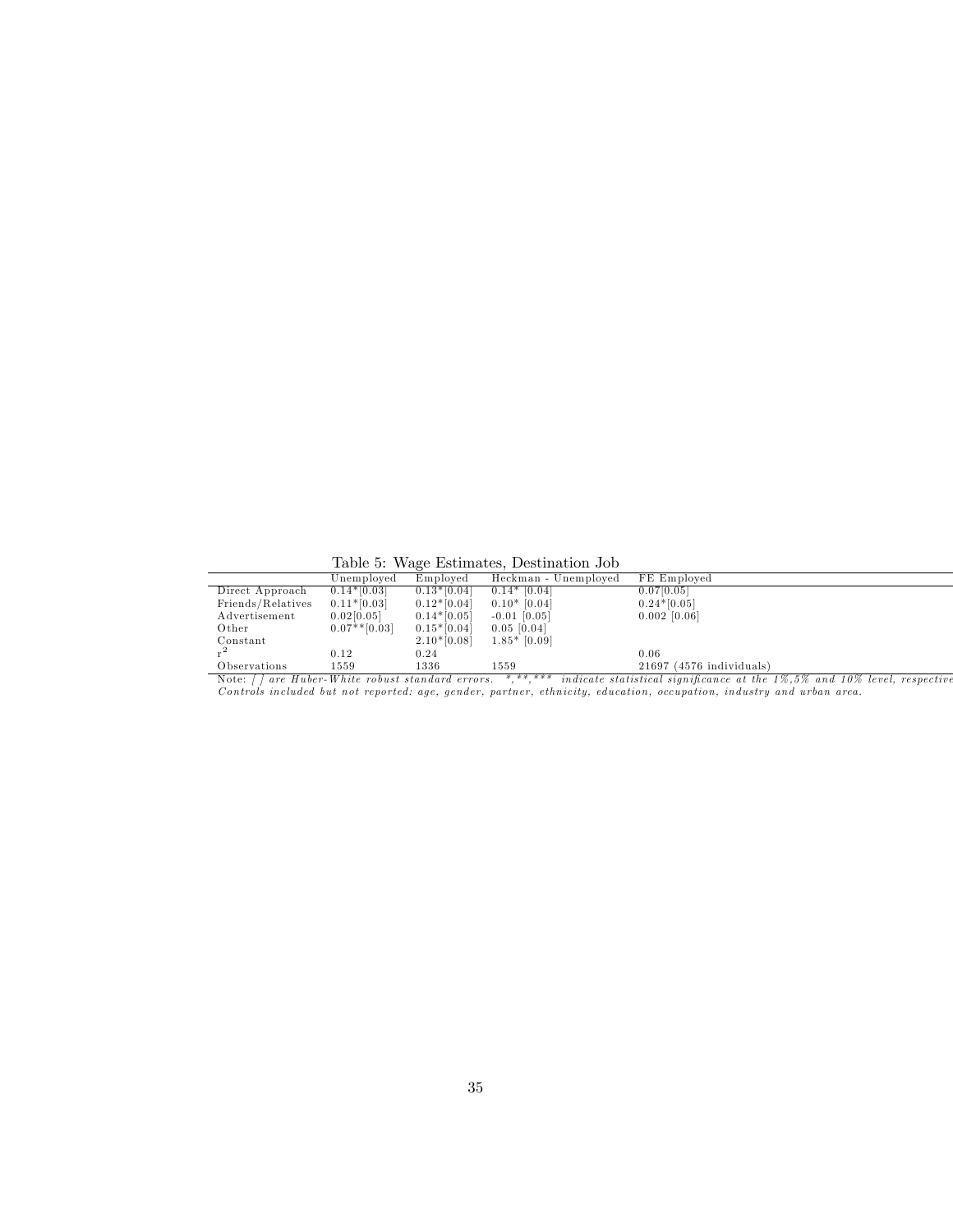|                                                                                      |                          | Unemploved            | ary Statistics, Destination Job Length and Exit Reason |                       |                                    |                                                     | Emploved                                               |                       |                                                                     |        |
|--------------------------------------------------------------------------------------|--------------------------|-----------------------|--------------------------------------------------------|-----------------------|------------------------------------|-----------------------------------------------------|--------------------------------------------------------|-----------------------|---------------------------------------------------------------------|--------|
|                                                                                      | Direct Approach Friends/ |                       | Relatives Advertisement                                | PEA                   |                                    | Direct Approach                                     | Friends/Relatives                                      | Advertisement         | PEA                                                                 | Other  |
| Job Duration(days)                                                                   | 243.12                   | 190.31                |                                                        |                       | $\frac{\rm Other}{199.62}$<br>0.77 |                                                     |                                                        |                       |                                                                     | 275.85 |
| Left Job                                                                             | 0.75                     | 0.85                  | $\frac{222.72}{0.82}$                                  | $\frac{178.83}{0.89}$ |                                    | $\frac{255.10}{0.79}$                               | $\frac{268.08}{0.65}$                                  | $\frac{300.43}{0.73}$ | $\frac{255.02}{0.80}$                                               | 0.65   |
| Reason for Leaving:                                                                  |                          |                       |                                                        |                       |                                    |                                                     |                                                        |                       |                                                                     |        |
| Involuntary                                                                          | 0.21                     |                       |                                                        |                       |                                    |                                                     |                                                        |                       |                                                                     |        |
| $Q$ uit                                                                              | 0.08                     |                       |                                                        |                       |                                    |                                                     |                                                        |                       |                                                                     |        |
|                                                                                      | 0.26                     |                       |                                                        |                       |                                    |                                                     |                                                        |                       |                                                                     |        |
| $\begin{array}{l} \mbox{Temporary/Seasonal} \\ \mbox{III Health/Injury} \end{array}$ | 0.05                     | 27<br>21304<br>223012 |                                                        |                       |                                    |                                                     |                                                        |                       |                                                                     |        |
| Other/Not Stated                                                                     | $\frac{5}{1}$            |                       | 1781744<br>0.000144                                    |                       | $2083311$<br>0.03311<br>0.00112    | $20.28$<br>$-2.53$<br>$-2.53$<br>$-2.58$<br>$-2.58$ | $7.18$<br>$0.18$<br>$0.03$<br>$0.25$<br>$0.25$<br>$42$ |                       | $\begin{array}{c} 11990000 \\ 0.0000000 \\ 0.000000 \\ \end{array}$ |        |
| No of Obs                                                                            | 803                      | 125                   |                                                        |                       |                                    |                                                     |                                                        |                       |                                                                     |        |

| $\ddot{\phantom{a}}$        |
|-----------------------------|
| $\frac{1}{2}$               |
| i<br>The same state of<br>I |
| I                           |
| l<br>I                      |
|                             |
|                             |
|                             |
| I                           |
|                             |
|                             |
|                             |
|                             |
|                             |
| i<br>Ï                      |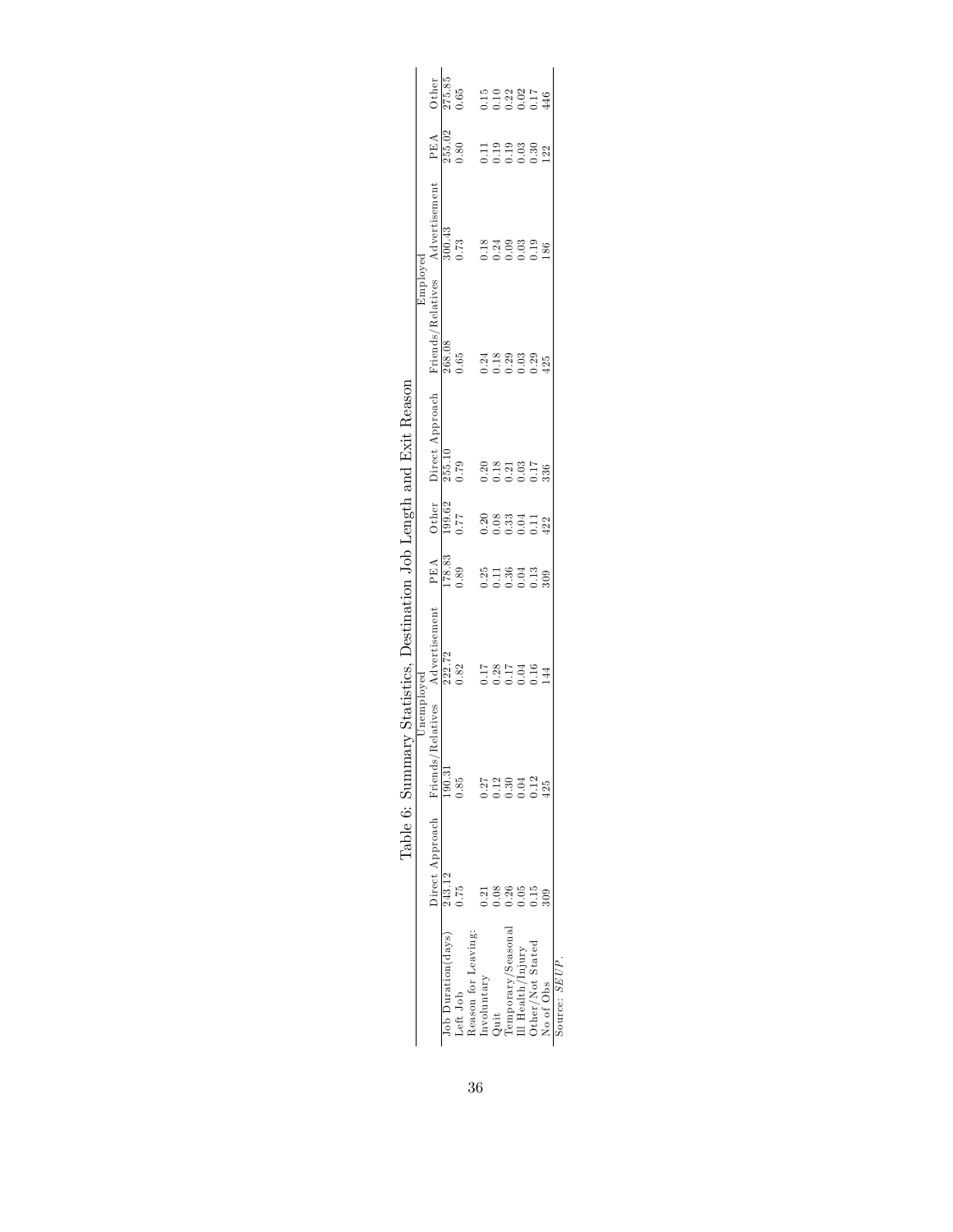| Employed<br>Unemployed | Voluntary (208 Exits)<br>rvoluntary (850 Exits) Voluntary (187 Exits) Involuntary (504 Exits) | $0.08[0.25]$ (-0.08,<br>$0.43**$ [0.19] (0.08)<br>$0.20[0.27]$ $(0.04)$<br>$0.01[0.11]$ (-0.04) | $0.32[0.27]$ (-0.14)<br>$0.31[0.20]$ $(0.14)$<br>$0.45**$ [0.23] $(0.05)$<br>$0.23**$ [0.10] (-0.05) | $0.36[0.26]$ (0.08)<br>$0.02[0.22]$ (-0.08)<br>$1.22*$ [0.24] (0.32)<br>$-0.28$ ** $[0.16]$ $(-0.32)$ | $0.44[0.27] - (0.20)$<br>$0.47**$ [0.19] (0.20)<br>$0.06[0.24]$ (-0.04)<br>$0.25**[0.10]$ $(0.04)$ | ž            | $\sqrt{5}$ (b) are the simulated marginal effects; [] are the standard errors. *,**, *** denote significance at the 1%, 5% and 10% level, respectively. | )ther controls included but not reported gender, age, working/non-working partner, disability, ethnicity, education level, occupation, industry, | inemployment duration/tenure in previous job, location and job seeker. |  |
|------------------------|-----------------------------------------------------------------------------------------------|-------------------------------------------------------------------------------------------------|------------------------------------------------------------------------------------------------------|-------------------------------------------------------------------------------------------------------|----------------------------------------------------------------------------------------------------|--------------|---------------------------------------------------------------------------------------------------------------------------------------------------------|--------------------------------------------------------------------------------------------------------------------------------------------------|------------------------------------------------------------------------|--|
|                        |                                                                                               | lirect Approach                                                                                 | riends/Relatives                                                                                     | <b>A</b> dvertisement                                                                                 | )ther                                                                                              | Jbservations |                                                                                                                                                         |                                                                                                                                                  |                                                                        |  |

Table 7: Competing Risk Covariate Estimates, Exit from Destination Job Table 7: Competing Risk Covariate Estimates, Exit from Destination Job